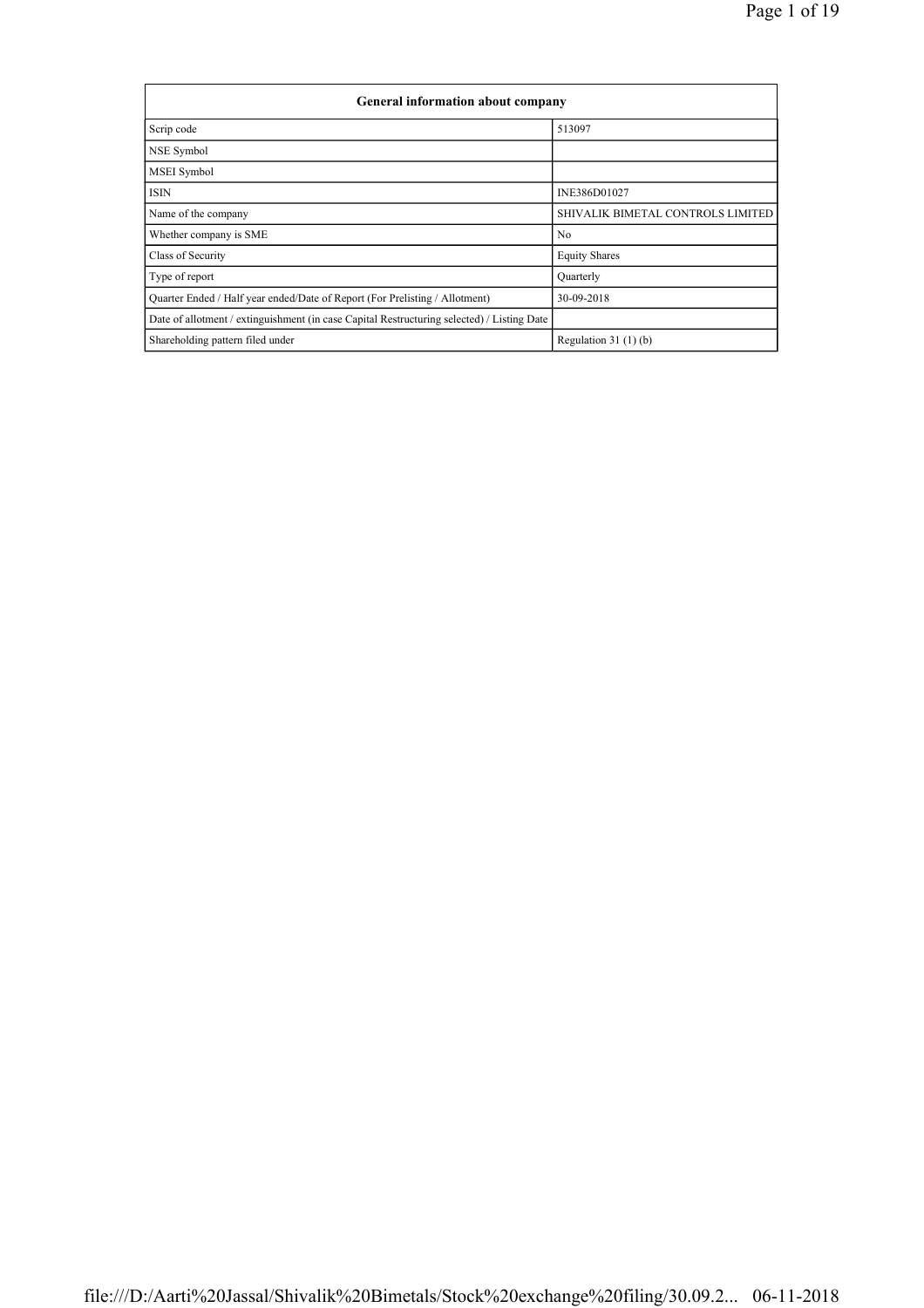|                |                                                                                           | <b>Declaration</b> |                                |                       |                            |
|----------------|-------------------------------------------------------------------------------------------|--------------------|--------------------------------|-----------------------|----------------------------|
| Sr.<br>No.     | Particular                                                                                | Yes/No             | Promoter and<br>Promoter Group | Public<br>shareholder | Non Promoter-Non<br>Public |
|                | Whether the Listed Entity has issued any partly paid up<br>shares?                        | No                 | N <sub>0</sub>                 | N <sub>0</sub>        | N <sub>0</sub>             |
| $\overline{c}$ | Whether the Listed Entity has issued any Convertible<br>Securities?                       | No.                | N <sub>0</sub>                 | No                    | No.                        |
| 3              | Whether the Listed Entity has issued any Warrants?                                        | No.                | N <sub>0</sub>                 | N <sub>0</sub>        | No.                        |
| $\overline{4}$ | Whether the Listed Entity has any shares against which<br>depository receipts are issued? | No                 | N <sub>0</sub>                 | N <sub>0</sub>        | N <sub>0</sub>             |
| 5              | Whether the Listed Entity has any shares in locked-in?                                    | N <sub>0</sub>     | N <sub>0</sub>                 | No                    | N <sub>0</sub>             |
| 6              | Whether any shares held by promoters are pledge or<br>otherwise encumbered?               | No                 | N <sub>0</sub>                 |                       |                            |
| 7              | Whether company has equity shares with differential<br>voting rights?                     | No                 | N <sub>0</sub>                 | No                    | N <sub>0</sub>             |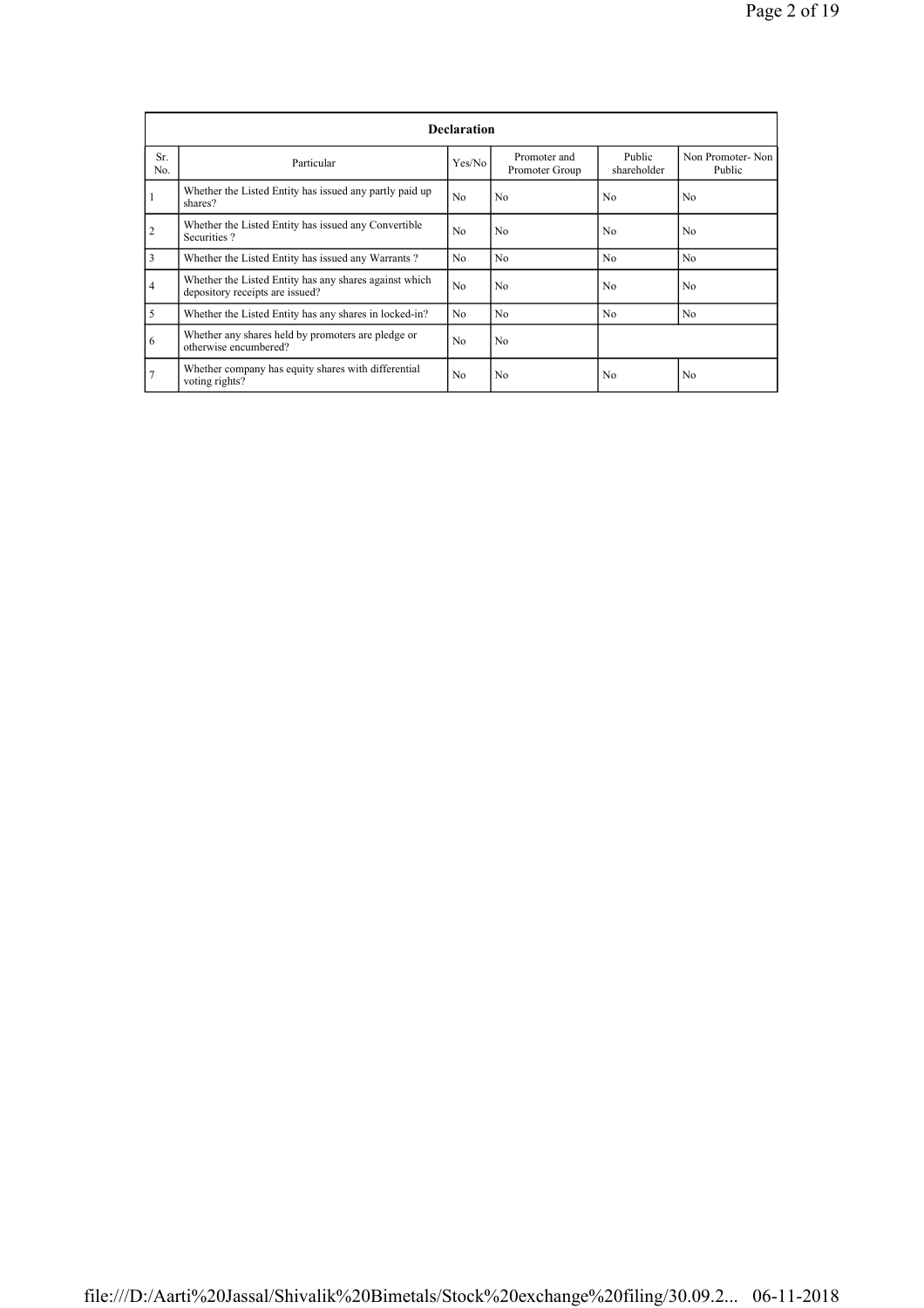|                 |                                           |                                                              |                           |                       |                          |                                                  | <b>Table I - Summary Statement holding of specified securities</b>                               |                           |               |          |                     |
|-----------------|-------------------------------------------|--------------------------------------------------------------|---------------------------|-----------------------|--------------------------|--------------------------------------------------|--------------------------------------------------------------------------------------------------|---------------------------|---------------|----------|---------------------|
|                 |                                           | No. of<br>Nos. Of<br>fully paid<br>shareholders<br>up equity | No. Of<br>Partly<br>paid- | No. Of<br>shares      | Total nos.               | Shareholding<br>as a % of total<br>no. of shares | Number of Voting Rights held in each<br>class of securities (IX)                                 |                           |               |          |                     |
| Category<br>(I) | Category of<br>shareholder                |                                                              | shares                    | up<br>equity          | underlying<br>Depository | held (VII)                                       | shares<br>(calculated as<br>per SCRR,<br>$= (IV) +$<br>1957) (VIII) As<br>$a\%$ of<br>$(A+B+C2)$ | No of Voting (XIV) Rights |               |          | Total as a          |
|                 | (II)                                      | (III)                                                        | held (IV)                 | shares<br>held<br>(V) | Receipts<br>(VI)         | $(V)$ + $(VI)$                                   |                                                                                                  | Class eg:<br>X            | Class<br>eg:y | Total    | $%$ of<br>$(A+B+C)$ |
| (A)             | Promoter &<br>Promoter<br>Group           | 16                                                           | 23380719                  |                       |                          | 23380719                                         | 60.88                                                                                            | 23380719                  |               | 23380719 | 61.23               |
| (B)             | Public                                    | 6751                                                         | 15022081                  |                       |                          | 15022081                                         | 39.12                                                                                            | 14806155                  |               | 14806155 | 38.77               |
| (C)             | Non<br>Promoter-<br>Non Public            |                                                              |                           |                       |                          |                                                  |                                                                                                  |                           |               |          |                     |
| (C1)            | <b>Shares</b><br>underlying<br><b>DRs</b> |                                                              |                           |                       |                          |                                                  |                                                                                                  |                           |               |          |                     |
| (C2)            | Shares held<br>by<br>Employee<br>Trusts   |                                                              |                           |                       |                          |                                                  |                                                                                                  |                           |               |          |                     |
|                 | Total                                     | 6767                                                         | 38402800                  |                       |                          | 38402800                                         | 100                                                                                              | 38186874                  |               | 38186874 | 100                 |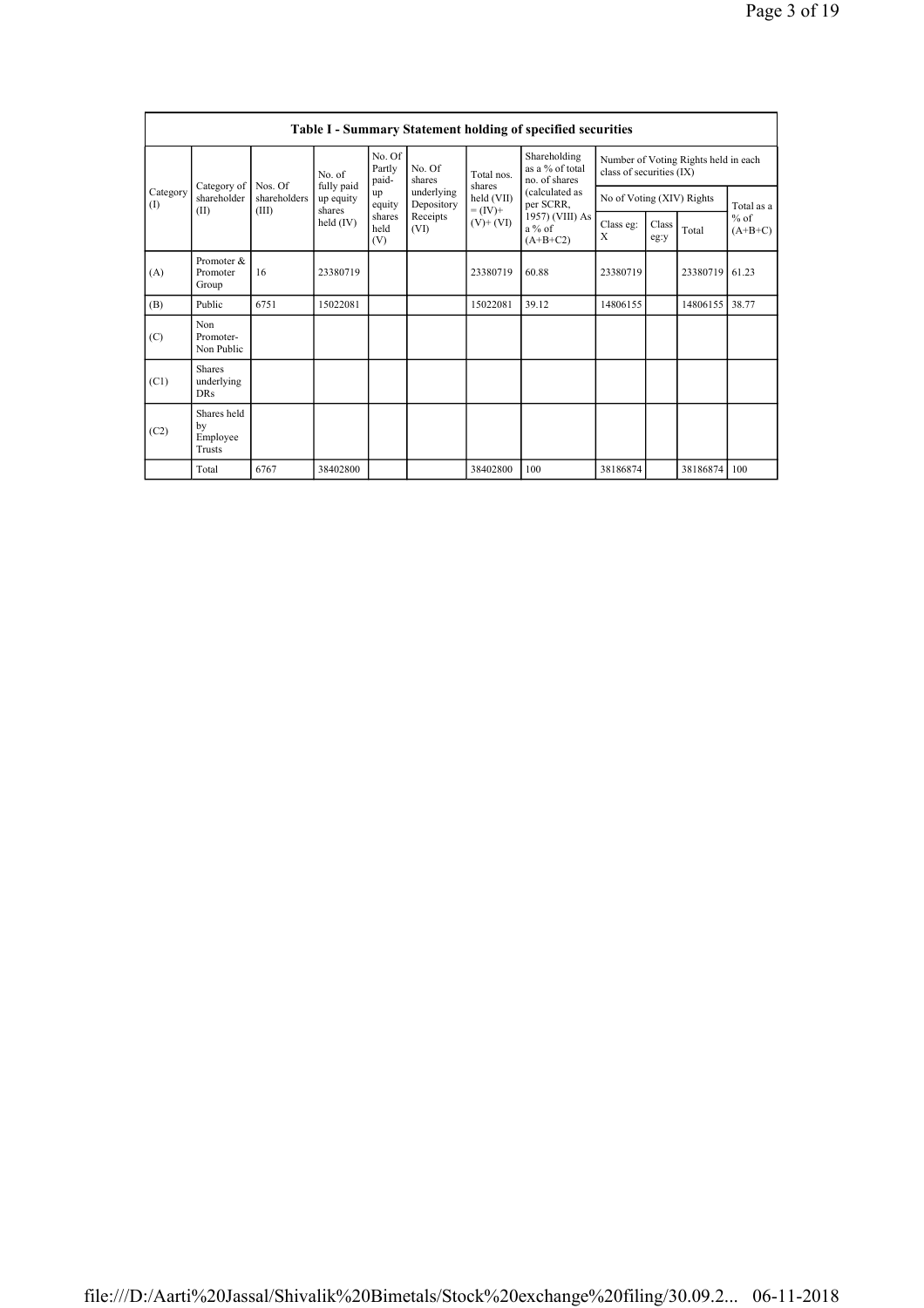|                 |                                           |                                                                                                                                                                        |                                |                                                                             | Table I - Summary Statement holding of specified securities                                                |                                               |            |                                                                               |                                |                                       |  |
|-----------------|-------------------------------------------|------------------------------------------------------------------------------------------------------------------------------------------------------------------------|--------------------------------|-----------------------------------------------------------------------------|------------------------------------------------------------------------------------------------------------|-----------------------------------------------|------------|-------------------------------------------------------------------------------|--------------------------------|---------------------------------------|--|
| Category<br>(1) | Category of<br>shareholder<br>(II)        | No. Of<br>No. of<br><b>Shares</b><br><b>Shares</b><br>Underlying<br>Underlying<br>Outstanding<br>Outstanding<br>convertible<br>Warrants<br>securities $(X)$<br>$(X_i)$ |                                | No. Of Shares<br>Underlying<br>Outstanding<br>convertible<br>securities and | Shareholding, as<br>a % assuming full<br>conversion of<br>convertible<br>securities (as a<br>percentage of | Number of<br>Locked in<br>shares (XII)        |            | Number of<br><b>Shares</b><br>pledged or<br>otherwise<br>encumbered<br>(XIII) |                                | Number of<br>equity shares<br>held in |  |
|                 |                                           |                                                                                                                                                                        | No. Of<br>Warrants (Xi)<br>(a) | diluted share<br>capital) $(XI)$ =<br>$(VII)+(X)$ As a %<br>of $(A+B+C2)$   | No.<br>(a)                                                                                                 | As a $%$<br>of total<br>Shares<br>held<br>(b) | No.<br>(a) | As a $%$<br>of total<br><b>Shares</b><br>held (b)                             | dematerialized<br>form $(XIV)$ |                                       |  |
| (A)             | Promoter &<br>Promoter<br>Group           |                                                                                                                                                                        |                                |                                                                             | 60.88                                                                                                      |                                               |            |                                                                               |                                | 23380719                              |  |
| (B)             | Public                                    |                                                                                                                                                                        |                                |                                                                             | 39.12                                                                                                      |                                               |            |                                                                               |                                | 13940530                              |  |
| (C)             | Non<br>Promoter-<br>Non Public            |                                                                                                                                                                        |                                |                                                                             |                                                                                                            |                                               |            |                                                                               |                                |                                       |  |
| (C1)            | <b>Shares</b><br>underlying<br><b>DRs</b> |                                                                                                                                                                        |                                |                                                                             |                                                                                                            |                                               |            |                                                                               |                                |                                       |  |
| (C2)            | Shares held<br>by<br>Employee<br>Trusts   |                                                                                                                                                                        |                                |                                                                             |                                                                                                            |                                               |            |                                                                               |                                |                                       |  |
|                 | Total                                     |                                                                                                                                                                        |                                |                                                                             | 100                                                                                                        |                                               |            |                                                                               |                                | 37321249                              |  |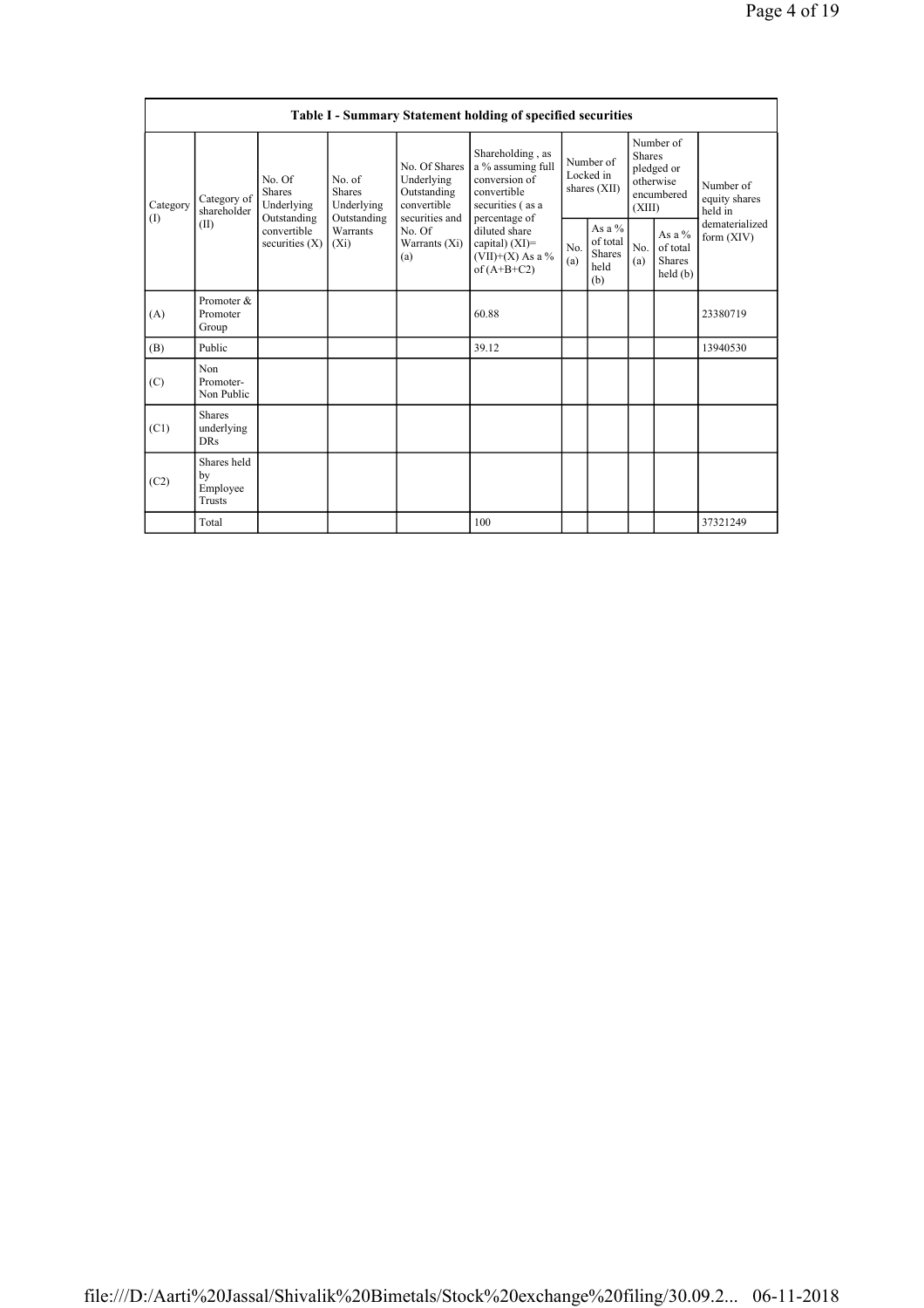|                                                                                                | Table II - Statement showing shareholding pattern of the Promoter and Promoter Group                                |                                  |                                   |                            |                          |                        |                                                     |                           |               |                                      |                                 |
|------------------------------------------------------------------------------------------------|---------------------------------------------------------------------------------------------------------------------|----------------------------------|-----------------------------------|----------------------------|--------------------------|------------------------|-----------------------------------------------------|---------------------------|---------------|--------------------------------------|---------------------------------|
|                                                                                                |                                                                                                                     |                                  | No. of                            | No.<br><b>Of</b><br>Partly | No. Of<br>shares         | Total nos.<br>shares   | Shareholding<br>as a % of<br>total no. of<br>shares | class of securities (IX)  |               | Number of Voting Rights held in each |                                 |
| Sr.                                                                                            | Category $\&$<br>Name of the<br>Shareholders (I)                                                                    | Nos. Of<br>shareholders<br>(III) | fully paid<br>up equity<br>shares | paid-<br>up<br>equity      | underlying<br>Depository | held<br>$(VII) =$      | (calculated<br>as per                               | No of Voting (XIV) Rights |               |                                      | Total<br>as a %                 |
|                                                                                                |                                                                                                                     |                                  | held (IV)                         | shares<br>held<br>(V)      | Receipts<br>(VI)         | $(IV)+(V)$<br>$+ (VI)$ | SCRR,<br>1957) (VIII)<br>As a % of<br>$(A+B+C2)$    | Class eg:<br>X            | Class<br>eg:y | Total                                | of<br>Total<br>Voting<br>rights |
| A                                                                                              | Table II - Statement showing shareholding pattern of the Promoter and Promoter Group                                |                                  |                                   |                            |                          |                        |                                                     |                           |               |                                      |                                 |
| (1)                                                                                            | Indian                                                                                                              |                                  |                                   |                            |                          |                        |                                                     |                           |               |                                      |                                 |
| (a)                                                                                            | Individuals/Hindu<br>undivided Family                                                                               | 10                               | 5570451                           |                            |                          | 5570451                | 14.51                                               | 5570451                   |               | 5570451                              | 14.59                           |
| (d)                                                                                            | Any Other<br>(specify)                                                                                              | 6                                | 17810268                          |                            |                          | 17810268               | 46.38                                               | 17810268                  |               | 17810268                             | 46.64                           |
| Sub-Total<br>(A)(1)                                                                            |                                                                                                                     | 16                               | 23380719                          |                            |                          | 23380719               | 60.88                                               | 23380719                  |               | 23380719                             | 61.23                           |
| (2)                                                                                            | Foreign                                                                                                             |                                  |                                   |                            |                          |                        |                                                     |                           |               |                                      |                                 |
| Total<br>Shareholding<br>of Promoter<br>and<br>Promoter<br>Group $(A)=$<br>$(A)(1)+(A)$<br>(2) |                                                                                                                     | 16                               | 23380719                          |                            |                          | 23380719 60.88         |                                                     | 23380719                  |               | 23380719                             | 61.23                           |
| B                                                                                              | Table III - Statement showing shareholding pattern of the Public shareholder                                        |                                  |                                   |                            |                          |                        |                                                     |                           |               |                                      |                                 |
| (1)                                                                                            | Institutions                                                                                                        |                                  |                                   |                            |                          |                        |                                                     |                           |               |                                      |                                 |
| (c)                                                                                            | Alternate<br><b>Investment Funds</b>                                                                                | $\mathbf{1}$                     | 22291                             |                            |                          | 22291                  | 0.06                                                | 22291                     |               | 22291                                | 0.06                            |
| (f)                                                                                            | Financial<br>Institutions/<br><b>Banks</b>                                                                          | $\mathbf{1}$                     | 2000                              |                            |                          | 2000                   | 0.01                                                | 2000                      |               | 2000                                 | 0.01                            |
| Sub-Total<br>(B)(1)                                                                            |                                                                                                                     | $\overline{c}$                   | 24291                             |                            |                          | 24291                  | 0.06                                                | 24291                     |               | 24291                                | 0.06                            |
| (3)                                                                                            | Non-institutions                                                                                                    |                                  |                                   |                            |                          |                        |                                                     |                           |               |                                      |                                 |
| (a(i))                                                                                         | Individuals -<br>i.Individual<br>shareholders<br>holding nominal<br>share capital up<br>to Rs. 2 lakhs.             | 6477                             | 10666749                          |                            |                          | 10666749 27.78         |                                                     | 10666749                  |               | 10666749                             | 27.93                           |
| (a(ii))                                                                                        | Individuals - ii.<br>Individual<br>shareholders<br>holding nominal<br>share capital in<br>excess of Rs. 2<br>lakhs. | 12                               | 2923215                           |                            |                          | 2923215                | 7.61                                                | 2923215                   |               | 2923215                              | 7.66                            |
| (e)                                                                                            | Any Other<br>(specify)                                                                                              | 260                              | 1407826                           |                            |                          | 1407826                | 3.67                                                | 1191900                   |               | 1191900                              | 3.12                            |
| Sub-Total<br>(B)(3)                                                                            |                                                                                                                     | 6749                             | 14997790                          |                            |                          | 14997790               | 39.05                                               | 14781864                  |               | 14781864                             | 38.71                           |
| <b>Total Public</b><br>Shareholding<br>$(B)= (B)(1) +$<br>$(B)(2)+(B)$<br>(3)                  |                                                                                                                     | 6751                             | 15022081                          |                            |                          | 15022081 39.12         |                                                     | 14806155                  |               | 14806155                             | 38.77                           |
| $\mathbf C$                                                                                    | Table IV - Statement showing shareholding pattern of the Non Promoter- Non Public shareholder                       |                                  |                                   |                            |                          |                        |                                                     |                           |               |                                      |                                 |
| Total<br>$(A+B+C2)$                                                                            |                                                                                                                     | 6767                             | 38402800                          |                            |                          | 38402800               | 100                                                 | 38186874                  |               | 38186874                             | 100                             |
| Total<br>$(A+B+C)$                                                                             |                                                                                                                     | 6767                             | 38402800                          |                            |                          | 38402800               | 100                                                 | 38186874                  |               | 38186874                             | 100                             |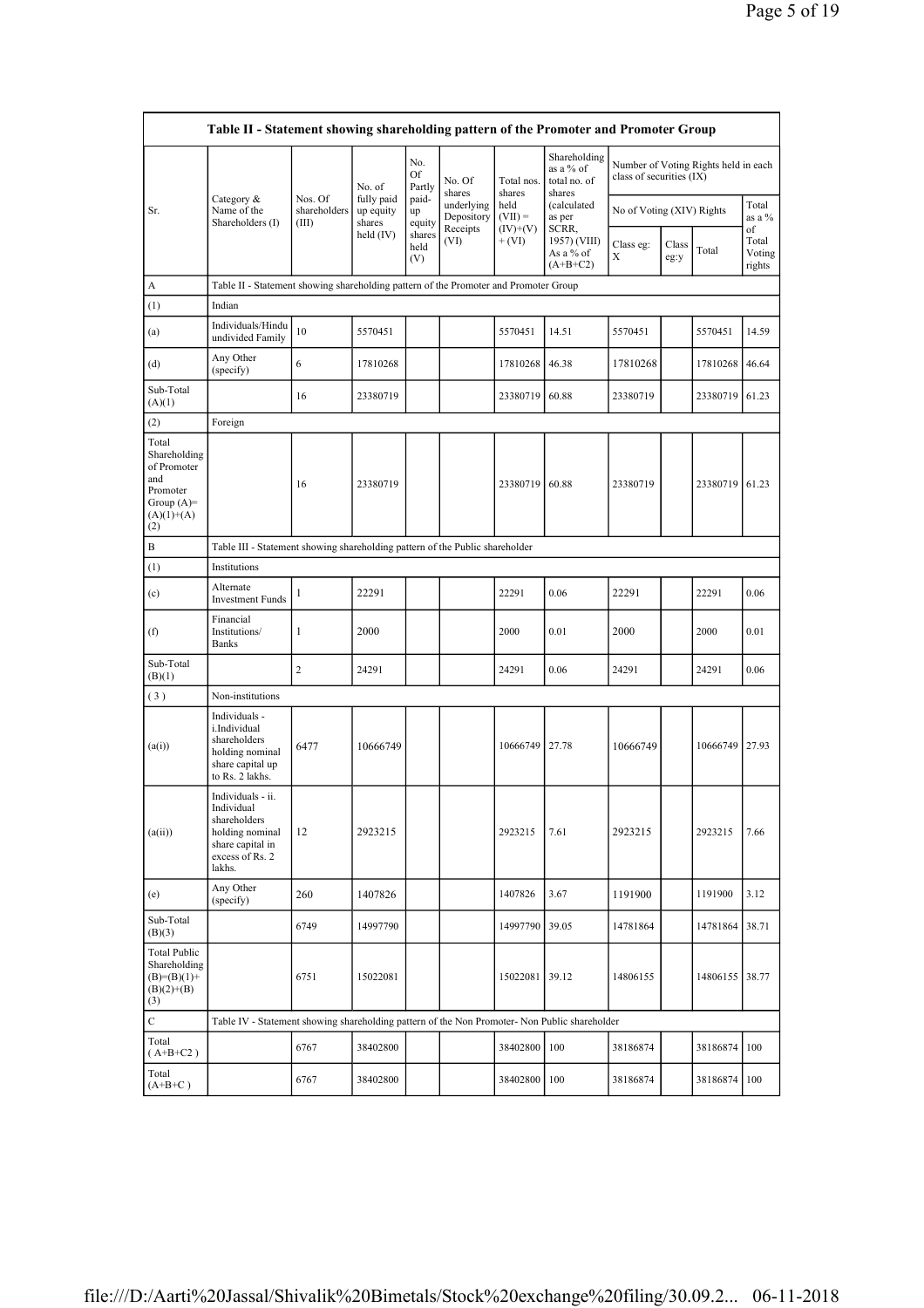|                                                                                        |                                                                               |                                            |                                                           | Table II - Statement showing shareholding pattern of the Promoter and Promoter Group          |                                        |                                                    |                                                                               |                                          |                                       |
|----------------------------------------------------------------------------------------|-------------------------------------------------------------------------------|--------------------------------------------|-----------------------------------------------------------|-----------------------------------------------------------------------------------------------|----------------------------------------|----------------------------------------------------|-------------------------------------------------------------------------------|------------------------------------------|---------------------------------------|
| Sr.                                                                                    | No. Of Shares<br>Underlying<br>Outstanding<br>convertible<br>securities $(X)$ | No. of Shares<br>Underlying<br>Outstanding | No. Of Shares<br>Underlying<br>Outstanding<br>convertible | Shareholding, as a<br>% assuming full<br>conversion of<br>convertible<br>securities (as a     | Number of<br>Locked in<br>shares (XII) |                                                    | Number of<br><b>Shares</b><br>pledged or<br>otherwise<br>encumbered<br>(XIII) |                                          | Number of<br>equity shares<br>held in |
|                                                                                        |                                                                               | Warrants (Xi)                              | securities and<br>No. Of<br>Warrants (Xi)<br>(a)          | percentage of diluted<br>share capital) $(XI)$ =<br>$(VII)+(X)$ As a % of<br>$(A+B+C2)$       | No.<br>(a)                             | As a %<br>of total<br><b>Shares</b><br>held<br>(b) | No.<br>(a)                                                                    | As a %<br>of total<br>Shares<br>held (b) | dematerialized<br>form $(XIV)$        |
| A                                                                                      |                                                                               |                                            |                                                           | Table II - Statement showing shareholding pattern of the Promoter and Promoter Group          |                                        |                                                    |                                                                               |                                          |                                       |
| (1)                                                                                    | Indian                                                                        |                                            |                                                           |                                                                                               |                                        |                                                    |                                                                               |                                          |                                       |
| (a)                                                                                    |                                                                               |                                            |                                                           | 14.51                                                                                         |                                        |                                                    |                                                                               |                                          | 5570451                               |
| (d)                                                                                    |                                                                               |                                            |                                                           | 46.38                                                                                         |                                        |                                                    |                                                                               |                                          | 17810268                              |
| Sub-Total (A)<br>(1)                                                                   |                                                                               |                                            |                                                           | 60.88                                                                                         |                                        |                                                    |                                                                               |                                          | 23380719                              |
| (2)                                                                                    | Foreign                                                                       |                                            |                                                           |                                                                                               |                                        |                                                    |                                                                               |                                          |                                       |
| Total<br>Shareholding of<br>Promoter and<br>Promoter<br>Group $(A)=A)$<br>$(1)+(A)(2)$ |                                                                               |                                            |                                                           | 60.88                                                                                         |                                        |                                                    |                                                                               |                                          | 23380719                              |
| B                                                                                      |                                                                               |                                            |                                                           | Table III - Statement showing shareholding pattern of the Public shareholder                  |                                        |                                                    |                                                                               |                                          |                                       |
| (1)                                                                                    | Institutions                                                                  |                                            |                                                           |                                                                                               |                                        |                                                    |                                                                               |                                          |                                       |
| (c)                                                                                    |                                                                               |                                            |                                                           | 0.06                                                                                          |                                        |                                                    |                                                                               |                                          | 22291                                 |
| (f)                                                                                    |                                                                               |                                            |                                                           | 0.01                                                                                          |                                        |                                                    |                                                                               |                                          | 2000                                  |
| $Sub-Total(B)$<br>(1)                                                                  |                                                                               |                                            |                                                           | 0.06                                                                                          |                                        |                                                    |                                                                               |                                          | 24291                                 |
| (3)                                                                                    | Non-institutions                                                              |                                            |                                                           |                                                                                               |                                        |                                                    |                                                                               |                                          |                                       |
| (a(i))                                                                                 |                                                                               |                                            |                                                           | 27.78                                                                                         |                                        |                                                    |                                                                               |                                          | 9589199                               |
| (a(ii))                                                                                |                                                                               |                                            |                                                           | 7.61                                                                                          |                                        |                                                    |                                                                               |                                          | 2923215                               |
| (e)                                                                                    |                                                                               |                                            |                                                           | 3.67                                                                                          |                                        |                                                    |                                                                               |                                          | 1403825                               |
| Sub-Total (B)<br>(3)                                                                   |                                                                               |                                            |                                                           | 39.05                                                                                         |                                        |                                                    |                                                                               |                                          | 13916239                              |
| <b>Total Public</b><br>Shareholding<br>$(B)= (B)(1)+(B)$<br>$(2)+(B)(3)$               |                                                                               |                                            |                                                           | 39.12                                                                                         |                                        |                                                    |                                                                               |                                          | 13940530                              |
| $\overline{C}$                                                                         |                                                                               |                                            |                                                           | Table IV - Statement showing shareholding pattern of the Non Promoter- Non Public shareholder |                                        |                                                    |                                                                               |                                          |                                       |
| Total<br>$(A+B+C2)$                                                                    |                                                                               |                                            |                                                           | 100                                                                                           |                                        |                                                    |                                                                               |                                          | 37321249                              |
| Total<br>$(A+B+C)$                                                                     |                                                                               |                                            |                                                           | 100                                                                                           |                                        |                                                    |                                                                               |                                          | 37321249                              |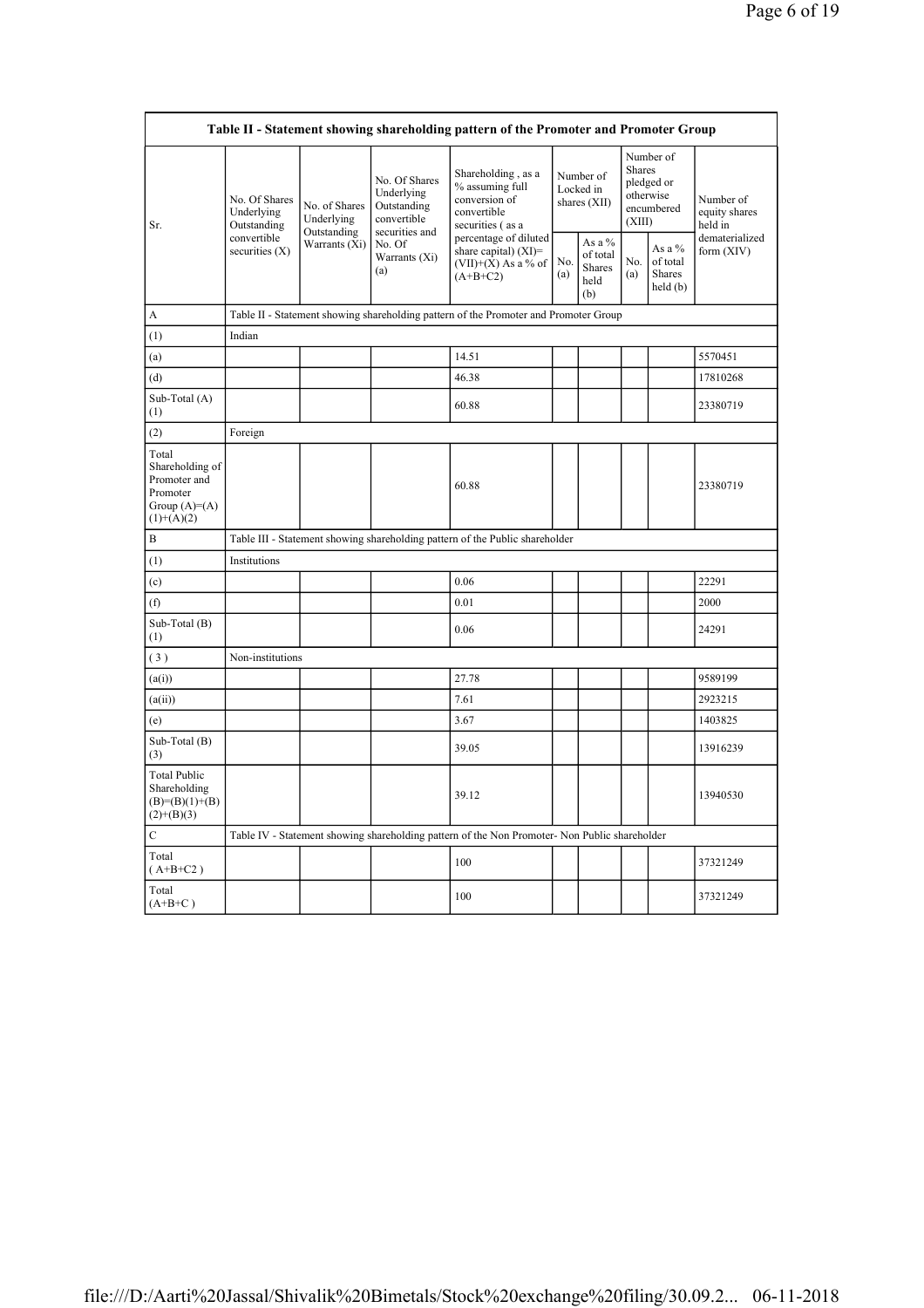| Searial No.                                                                                                                                                                                      |                                                   |                                                               |                                                  |                                               |                                        |                                               |                         |
|--------------------------------------------------------------------------------------------------------------------------------------------------------------------------------------------------|---------------------------------------------------|---------------------------------------------------------------|--------------------------------------------------|-----------------------------------------------|----------------------------------------|-----------------------------------------------|-------------------------|
|                                                                                                                                                                                                  | $\mathbf{1}$                                      | $\overline{2}$                                                | 3                                                | $\overline{4}$                                | 5                                      | 6                                             | 7                       |
| Name of the<br>Shareholders (I)                                                                                                                                                                  | <b>NARINDER</b><br><b>SINGH</b><br><b>GHUMMAN</b> | <b>MANJIT</b><br><b>KAUR</b>                                  | <b>JASPAL</b><br><b>SINGH</b><br><b>DHILLION</b> | TEJINDERJEET<br><b>KAUR</b><br><b>GHUMMAN</b> | DEVINDERJEET<br><b>SINGH</b><br>SANDHU | SATINDERJEET<br><b>SINGH</b><br><b>SANDHU</b> | GURBIR<br><b>SANDHU</b> |
| PAN(II)                                                                                                                                                                                          | AAAPG0769L                                        | AAGPK4376B                                                    | AAJPD6381J                                       | ABJPG6987C                                    | ABJPS2761E                             | ABJPS2763G                                    | ABJPS6626A              |
| No. of fully<br>paid up equity<br>shares held (IV)                                                                                                                                               | 2994000                                           | 176000                                                        | 4000                                             | 616000                                        | 101000                                 | 576000                                        | 365451                  |
| No. Of Partly<br>paid-up equity<br>shares held (V)                                                                                                                                               |                                                   |                                                               |                                                  |                                               |                                        |                                               |                         |
| No. Of shares<br>underlying<br>Depository<br>Receipts (VI)                                                                                                                                       |                                                   |                                                               |                                                  |                                               |                                        |                                               |                         |
| Total nos.<br>shares held<br>$(VII) = (IV) +$<br>$(V)$ + $(VI)$                                                                                                                                  | 2994000                                           | 176000                                                        | 4000                                             | 616000                                        | 101000                                 | 576000                                        | 365451                  |
| Shareholding as<br>a % of total no.<br>of shares<br>(calculated as<br>per SCRR,<br>1957) (VIII) As<br>a% of<br>$(A+B+C2)$                                                                        | 7.8                                               | 0.46                                                          | 0.01                                             | 1.6                                           | 0.26                                   | 1.5                                           | 0.95                    |
|                                                                                                                                                                                                  |                                                   | Number of Voting Rights held in each class of securities (IX) |                                                  |                                               |                                        |                                               |                         |
| Class eg:X                                                                                                                                                                                       | 2994000                                           | 176000                                                        | 4000                                             | 616000                                        | 101000                                 | 576000                                        | 365451                  |
| Class eg:y                                                                                                                                                                                       |                                                   |                                                               |                                                  |                                               |                                        |                                               |                         |
| Total                                                                                                                                                                                            | 2994000                                           | 176000                                                        | 4000                                             | 616000                                        | 101000                                 | 576000                                        | 365451                  |
| Total as a % of<br><b>Total Voting</b><br>rights                                                                                                                                                 | 7.84                                              | 0.46                                                          | 0.01                                             | 1.61                                          | 0.26                                   | 1.51                                          | 0.96                    |
| No. Of Shares<br>Underlying<br>Outstanding<br>convertible<br>securities $(X)$                                                                                                                    |                                                   |                                                               |                                                  |                                               |                                        |                                               |                         |
| No. of Shares<br>Underlying<br>Outstanding<br>Warrants (Xi)                                                                                                                                      |                                                   |                                                               |                                                  |                                               |                                        |                                               |                         |
| No. Of Shares<br>Underlying<br>Outstanding<br>convertible<br>securities and<br>No. Of<br>Warrants (Xi)<br>(a)                                                                                    |                                                   |                                                               |                                                  |                                               |                                        |                                               |                         |
| Shareholding,<br>as a %<br>assuming full<br>conversion of<br>convertible<br>securities (as a<br>percentage of<br>diluted share<br>capital) $(XI)=$<br>$(VII)+(Xi)(a)$<br>As a % of<br>$(A+B+C2)$ | 7.8                                               | 0.46                                                          | 0.01                                             | 1.6                                           | 0.26                                   | 1.5                                           | 0.95                    |
|                                                                                                                                                                                                  | Number of Locked in shares (XII)                  |                                                               |                                                  |                                               |                                        |                                               |                         |
| No. (a)<br>As a % of total                                                                                                                                                                       |                                                   |                                                               |                                                  |                                               |                                        |                                               |                         |
| Shares held (b)                                                                                                                                                                                  |                                                   |                                                               |                                                  |                                               |                                        |                                               |                         |
|                                                                                                                                                                                                  |                                                   | Number of Shares pledged or otherwise encumbered (XIII)       |                                                  |                                               |                                        |                                               |                         |
| No. (a)<br>As a % of total                                                                                                                                                                       |                                                   |                                                               |                                                  |                                               |                                        |                                               |                         |
|                                                                                                                                                                                                  |                                                   |                                                               |                                                  |                                               |                                        |                                               |                         |
| Shares held (b)                                                                                                                                                                                  |                                                   |                                                               |                                                  |                                               |                                        |                                               |                         |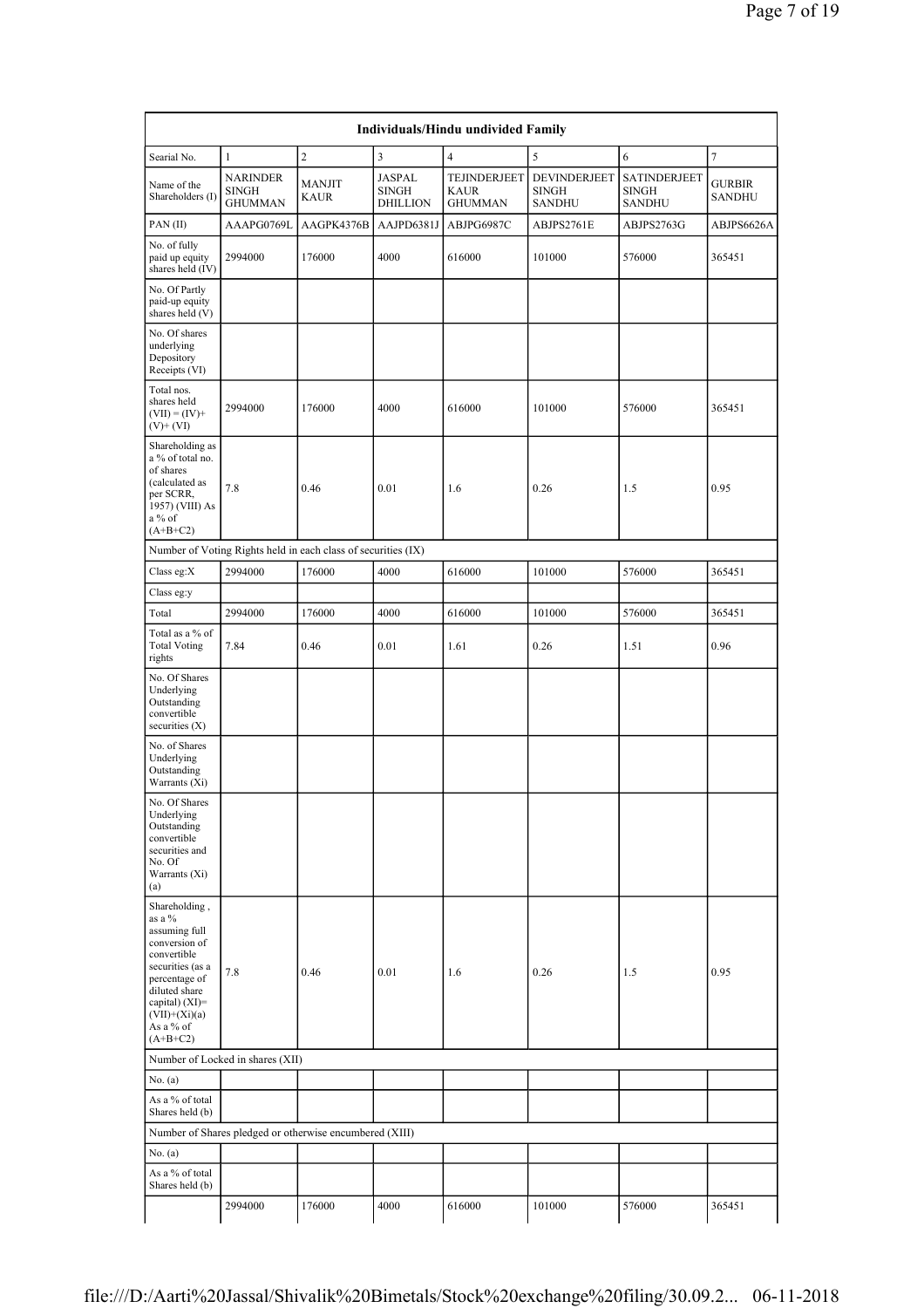| Number of<br>equity shares<br>held in<br>dematerialized<br>form $(XIV)$ |  |  |  |  |
|-------------------------------------------------------------------------|--|--|--|--|
| Reason for not providing PAN                                            |  |  |  |  |
| Reason for not<br>providing PAN                                         |  |  |  |  |
| Shareholder<br>type                                                     |  |  |  |  |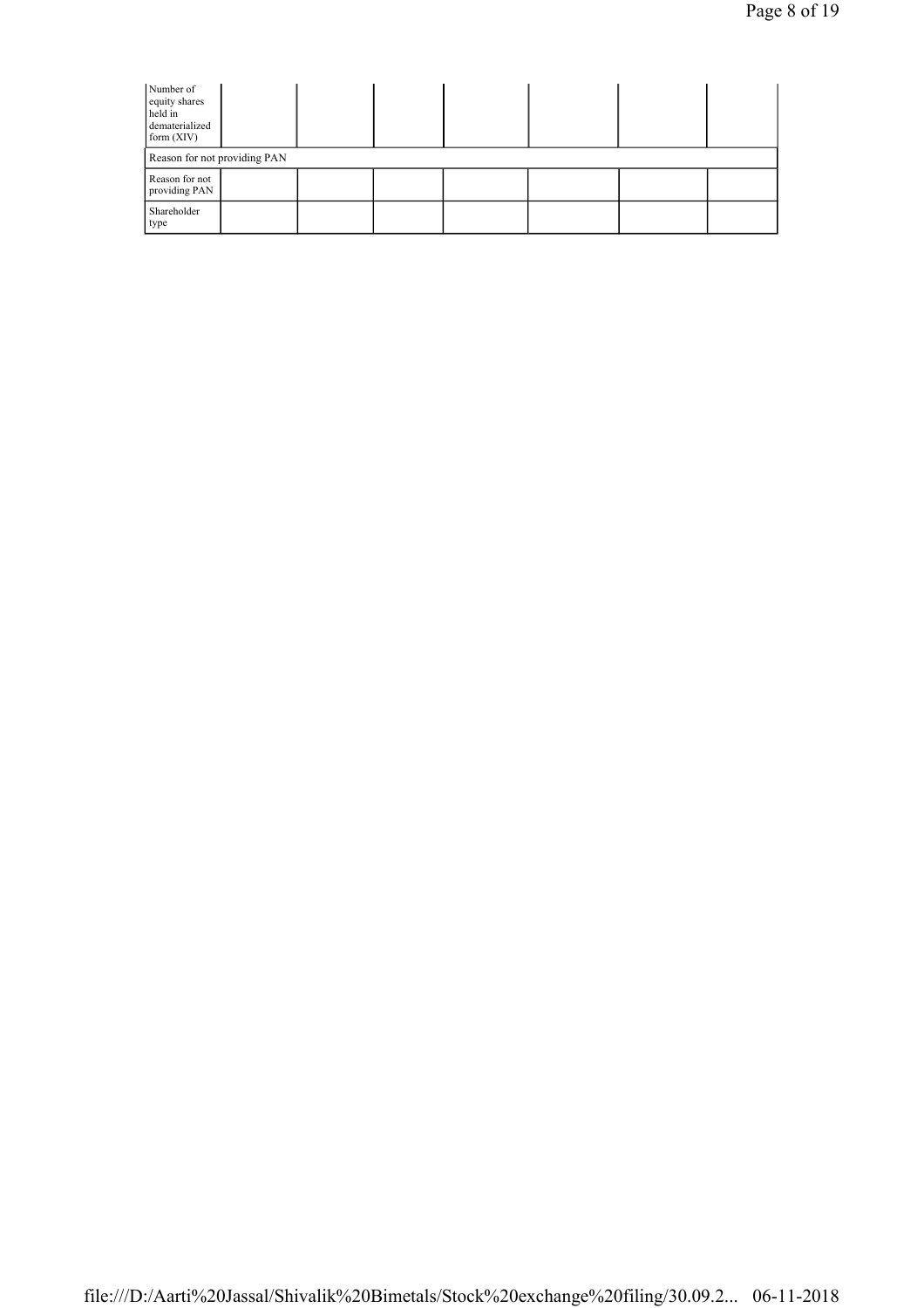|                                                                                                                                                                                           |                                                               | Individuals/Hindu undivided Family |                      |                       |
|-------------------------------------------------------------------------------------------------------------------------------------------------------------------------------------------|---------------------------------------------------------------|------------------------------------|----------------------|-----------------------|
| Searial No.                                                                                                                                                                               | $\,$ 8 $\,$                                                   | 9                                  | 10                   |                       |
| Name of the<br>Shareholders (I)                                                                                                                                                           | <b>SUMER GHUMMAN</b>                                          | ANGAD SANDHU                       | <b>SARITA SANDHU</b> | Click here to go back |
| PAN(II)                                                                                                                                                                                   | AHMPG7844D                                                    | AVJPS6029H                         | ABJPS0310F           | Total                 |
| No. of fully paid<br>up equity shares<br>held $(IV)$                                                                                                                                      | 2000                                                          | 304000                             | 432000               | 5570451               |
| No. Of Partly paid-<br>up equity shares<br>held (V)                                                                                                                                       |                                                               |                                    |                      |                       |
| No. Of shares<br>underlying<br>Depository<br>Receipts (VI)                                                                                                                                |                                                               |                                    |                      |                       |
| Total nos. shares<br>held $(VII) = (IV) +$<br>$(V)$ + $(VI)$                                                                                                                              | 2000                                                          | 304000                             | 432000               | 5570451               |
| Shareholding as a<br>% of total no. of<br>shares (calculated<br>as per SCRR,<br>1957) (VIII) As a<br>% of $(A+B+C2)$                                                                      | 0.01                                                          | 0.79                               | 1.12                 | 14.51                 |
|                                                                                                                                                                                           | Number of Voting Rights held in each class of securities (IX) |                                    |                      |                       |
| Class eg: $X$                                                                                                                                                                             | 2000                                                          | 304000                             | 432000               | 5570451               |
| Class eg:y                                                                                                                                                                                |                                                               |                                    |                      |                       |
| Total                                                                                                                                                                                     | 2000                                                          | 304000                             | 432000               | 5570451               |
| Total as a % of<br><b>Total Voting rights</b>                                                                                                                                             | 0.01                                                          | 0.8                                | 1.13                 | 14.59                 |
| No. Of Shares<br>Underlying<br>Outstanding<br>convertible<br>securities $(X)$                                                                                                             |                                                               |                                    |                      |                       |
| No. of Shares<br>Underlying<br>Outstanding<br>Warrants (Xi)                                                                                                                               |                                                               |                                    |                      |                       |
| No. Of Shares<br>Underlying<br>Outstanding<br>convertible<br>securities and No.<br>Of Warrants (Xi)<br>(a)                                                                                |                                                               |                                    |                      |                       |
| Shareholding, as a<br>% assuming full<br>conversion of<br>convertible<br>securities (as a<br>percentage of<br>diluted share<br>capital) (XI)= (VII)<br>$+(Xi)(a)$ As a % of<br>$(A+B+C2)$ | 0.01                                                          | 0.79                               | 1.12                 | 14.51                 |
| Number of Locked in shares (XII)                                                                                                                                                          |                                                               |                                    |                      |                       |
| No. $(a)$                                                                                                                                                                                 |                                                               |                                    |                      |                       |
| As a % of total<br>Shares held (b)                                                                                                                                                        |                                                               |                                    |                      |                       |

 $(a)$ 

No. (a)

As a % of total Shares held (b)

As a % of total Shares held (b) Number of equity shares held in dematerialized form (XIV)

Reason for not providing PAN Shareholder type

Reason for not providing PAN

Number of Shares pledged or otherwise encumbered (XIII)

2000 304000 432000 5570451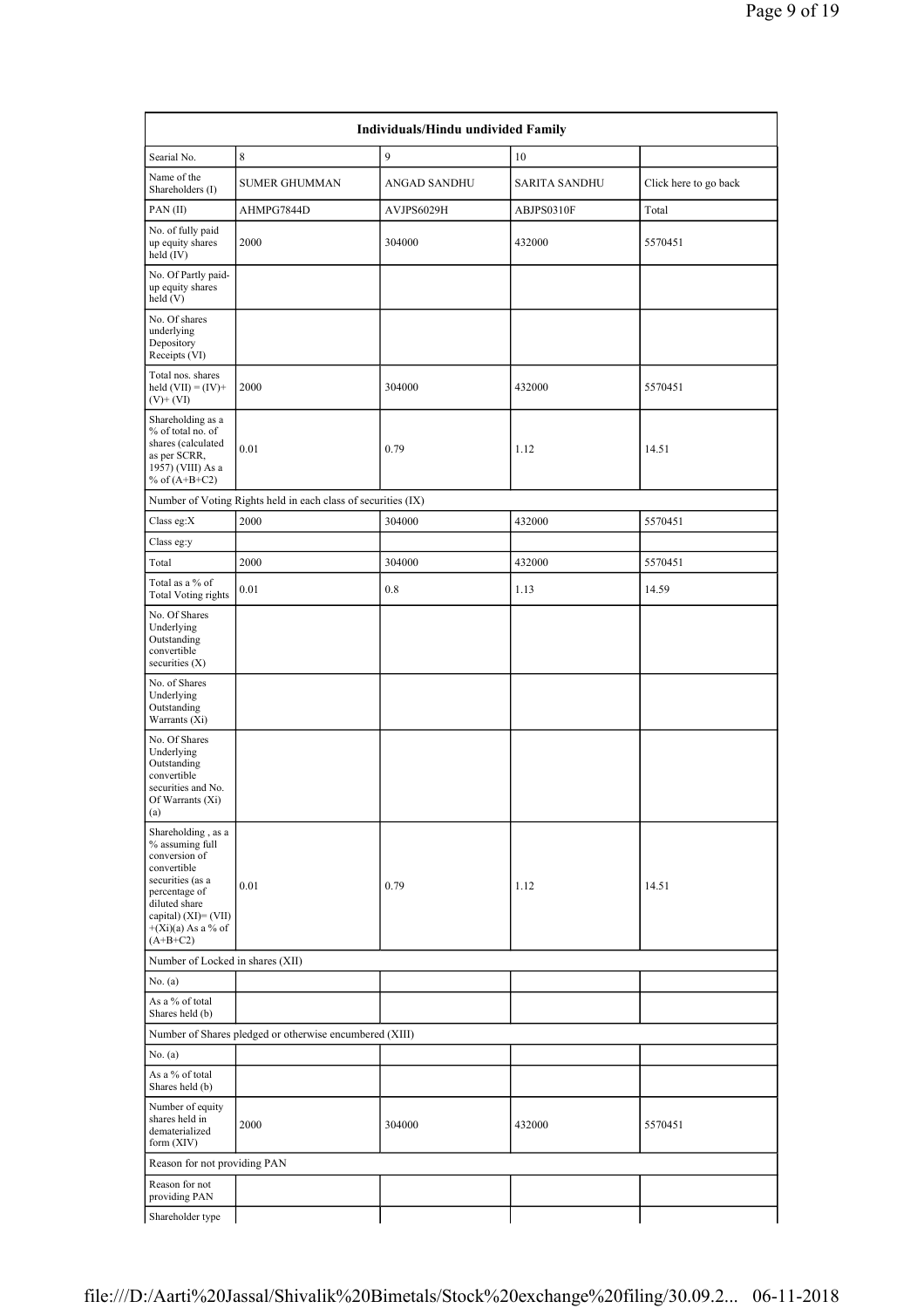Page 10 of 19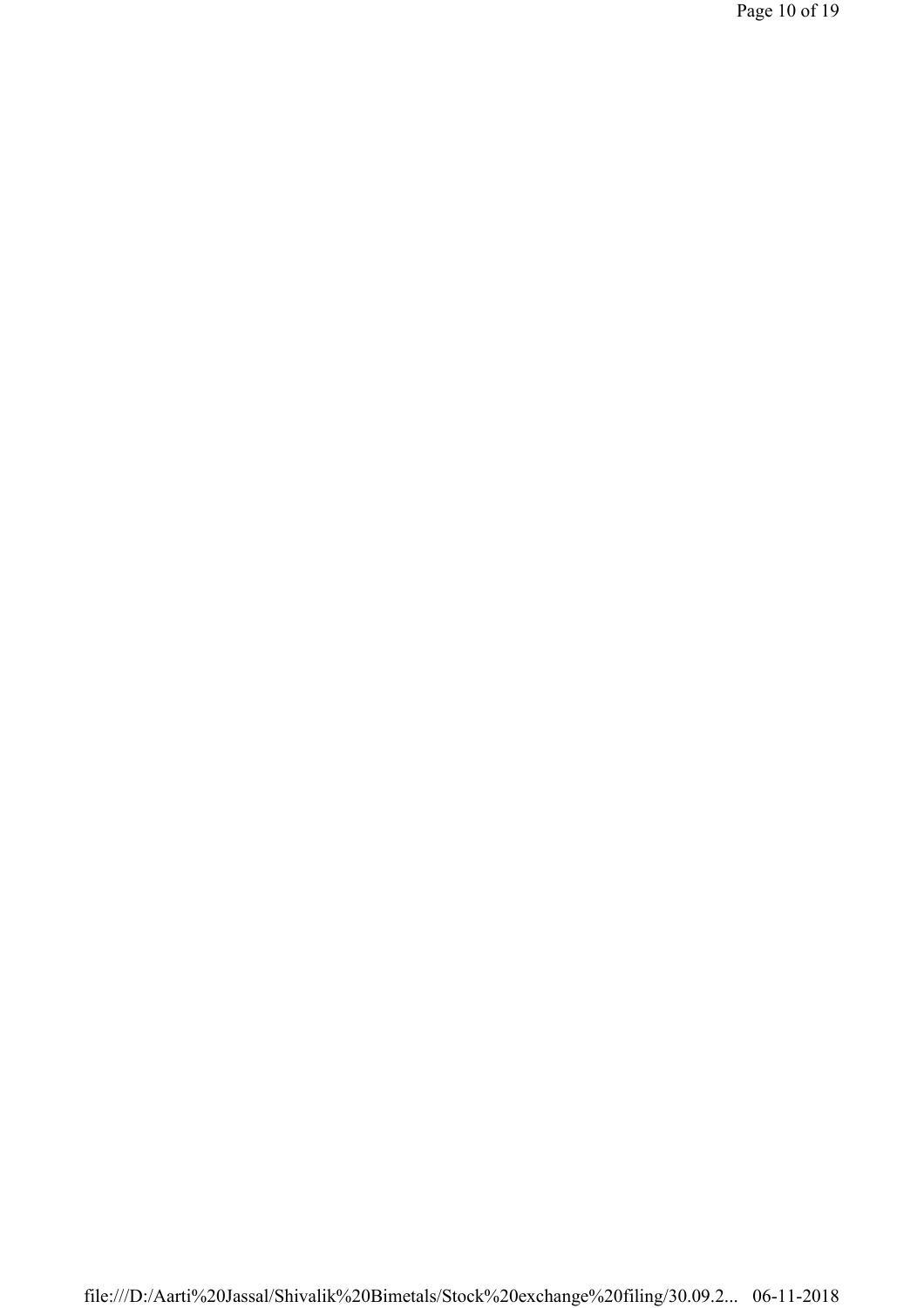|                                                                                                                                                                                          |                                                               |                                           | Any Other (specify)                                                    |                                      |                                                                  |                                                                 |
|------------------------------------------------------------------------------------------------------------------------------------------------------------------------------------------|---------------------------------------------------------------|-------------------------------------------|------------------------------------------------------------------------|--------------------------------------|------------------------------------------------------------------|-----------------------------------------------------------------|
| Searial No.                                                                                                                                                                              | $\mathbf{1}$                                                  | $\overline{c}$                            | $\overline{\mathbf{3}}$                                                | $\overline{4}$                       | 5                                                                | 6                                                               |
| Category                                                                                                                                                                                 | <b>Bodies Corporate</b>                                       | <b>Bodies</b><br>Corporate                | <b>Bodies Corporate</b>                                                | <b>Bodies</b><br>Corporate           | <b>Bodies Corporate</b>                                          | <b>Bodies Corporate</b>                                         |
| Name of the<br>Shareholders (I)                                                                                                                                                          | AMAR<br>ENGINEERING<br><b>COMPANY PVT</b><br><b>LTD</b>       | <b>ANGAD</b><br><b>ESTATES PVT</b><br>LTD | <b>OD FINANCE</b><br><b>AND</b><br><b>INVESTMENT</b><br><b>PVT LTD</b> | TSL<br><b>HOLDINGS</b><br><b>LTD</b> | <b>ULTRA</b><br><b>PORTFOLIO</b><br>MANAGEMENT<br><b>PVT LTD</b> | <b>B S SANDHU</b><br><b>AND</b><br><b>ASSOCIATES</b><br>PVT LTD |
| PAN(II)                                                                                                                                                                                  | AAACA0214F                                                    | AAACA8041Q                                | AAACO0299G                                                             | AAACT3448E                           | AAACU0117D                                                       | AABCB8936E                                                      |
| No. of the<br>Shareholders (I)                                                                                                                                                           | 1                                                             | $\mathbf{1}$                              | $\mathbf{1}$                                                           | $\mathbf{1}$                         | 1                                                                | 1                                                               |
| No. of fully paid<br>up equity shares<br>held (IV)                                                                                                                                       | 1414310                                                       | 3310000                                   | 5046978                                                                | 5580400                              | 1888180                                                          | 570400                                                          |
| No. Of Partly paid-<br>up equity shares<br>held (V)                                                                                                                                      |                                                               |                                           |                                                                        |                                      |                                                                  |                                                                 |
| No. Of shares<br>underlying<br>Depository<br>Receipts (VI)                                                                                                                               |                                                               |                                           |                                                                        |                                      |                                                                  |                                                                 |
| Total nos. shares<br>held $(VII) = (IV) +$<br>$(V)$ + $(VI)$                                                                                                                             | 1414310                                                       | 3310000                                   | 5046978                                                                | 5580400                              | 1888180                                                          | 570400                                                          |
| Shareholding as a<br>% of total no. of<br>shares (calculated<br>as per SCRR,<br>1957) (VIII) As a<br>% of $(A+B+C2)$                                                                     | 3.68                                                          | 8.62                                      | 13.14                                                                  | 14.53                                | 4.92                                                             | 1.49                                                            |
|                                                                                                                                                                                          | Number of Voting Rights held in each class of securities (IX) |                                           |                                                                        |                                      |                                                                  |                                                                 |
| Class eg: X                                                                                                                                                                              | 1414310                                                       | 3310000                                   | 5046978                                                                | 5580400                              | 1888180                                                          | 570400                                                          |
| Class eg:y                                                                                                                                                                               |                                                               |                                           |                                                                        |                                      |                                                                  |                                                                 |
| Total                                                                                                                                                                                    | 1414310                                                       | 3310000                                   | 5046978                                                                | 5580400                              | 1888180                                                          | 570400                                                          |
| Total as a % of<br><b>Total Voting rights</b>                                                                                                                                            | 3.7                                                           | 8.67                                      | 13.22                                                                  | 14.61                                | 4.94                                                             | 1.49                                                            |
| No. Of Shares<br>Underlying<br>Outstanding<br>convertible<br>securities $(X)$                                                                                                            |                                                               |                                           |                                                                        |                                      |                                                                  |                                                                 |
| No. of Shares<br>Underlying<br>Outstanding<br>Warrants (Xi)                                                                                                                              |                                                               |                                           |                                                                        |                                      |                                                                  |                                                                 |
| No. Of Shares<br>Underlying<br>Outstanding<br>convertible<br>securities and No.<br>Of Warrants (Xi)<br>(a)                                                                               |                                                               |                                           |                                                                        |                                      |                                                                  |                                                                 |
| Shareholding, as a<br>% assuming full<br>conversion of<br>convertible<br>securities (as a<br>percentage of<br>diluted share<br>capital) $(XI) = (VII)$<br>$+(X)$ As a % of<br>$(A+B+C2)$ | 3.68                                                          | 8.62                                      | 13.14                                                                  | 14.53                                | 4.92                                                             | 1.49                                                            |
| Number of Locked in shares (XII)                                                                                                                                                         |                                                               |                                           |                                                                        |                                      |                                                                  |                                                                 |
| No. $(a)$                                                                                                                                                                                |                                                               |                                           |                                                                        |                                      |                                                                  |                                                                 |
| As a % of total<br>Shares held (b)                                                                                                                                                       |                                                               |                                           |                                                                        |                                      |                                                                  |                                                                 |
|                                                                                                                                                                                          | Number of Shares pledged or otherwise encumbered (XIII)       |                                           |                                                                        |                                      |                                                                  |                                                                 |
| No. (a)                                                                                                                                                                                  |                                                               |                                           |                                                                        |                                      |                                                                  |                                                                 |
| As a % of total<br>Shares held (b)                                                                                                                                                       |                                                               |                                           |                                                                        |                                      |                                                                  |                                                                 |
|                                                                                                                                                                                          | 1414310                                                       | 3310000                                   | 5046978                                                                | 5580400                              | 1888180                                                          | 570400                                                          |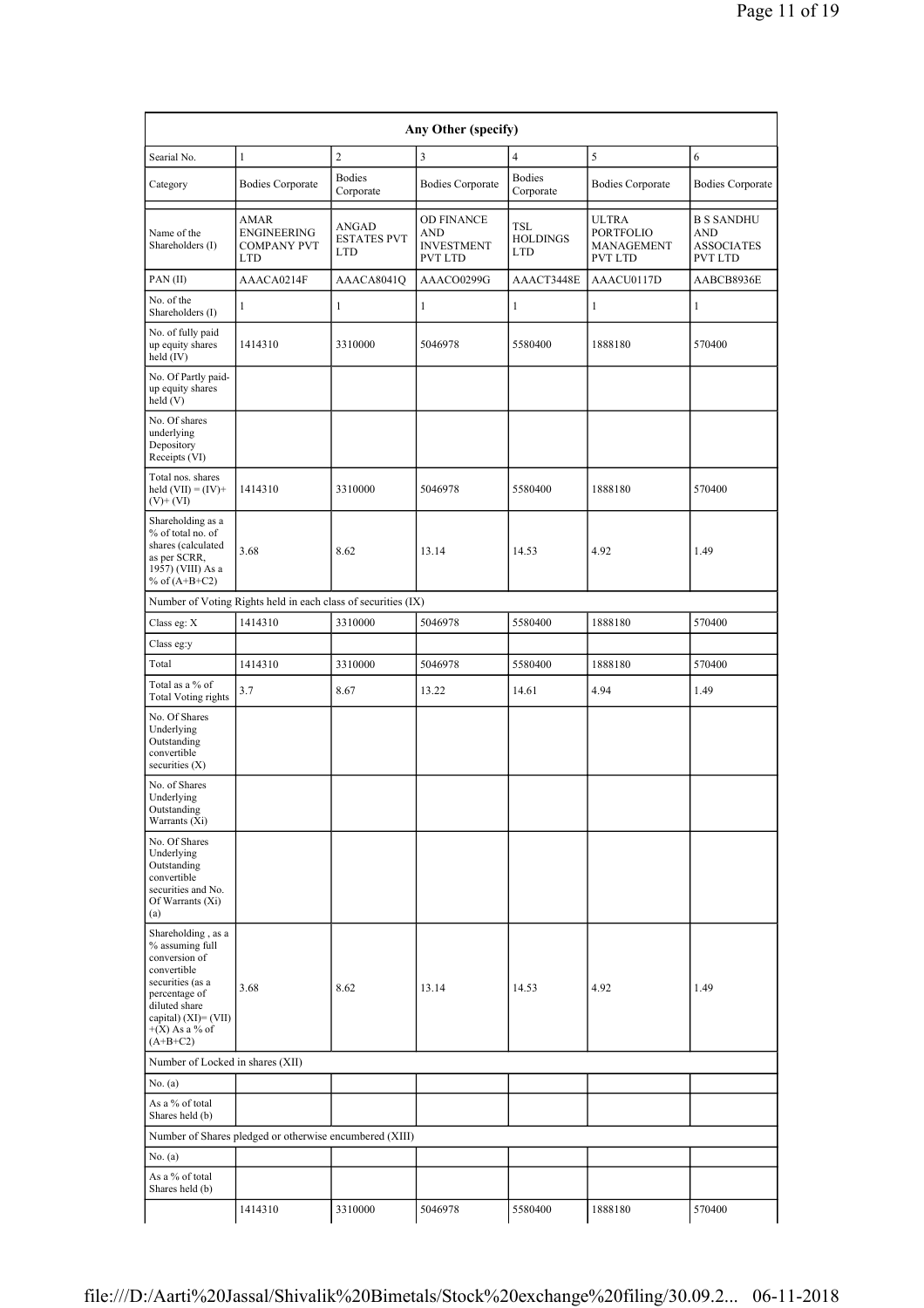| Number of equity<br>shares held in<br>dematerialized<br>form $(XIV)$ |  |  |  |
|----------------------------------------------------------------------|--|--|--|
| Reason for not providing PAN                                         |  |  |  |
| Reason for not<br>providing PAN                                      |  |  |  |
| Shareholder type                                                     |  |  |  |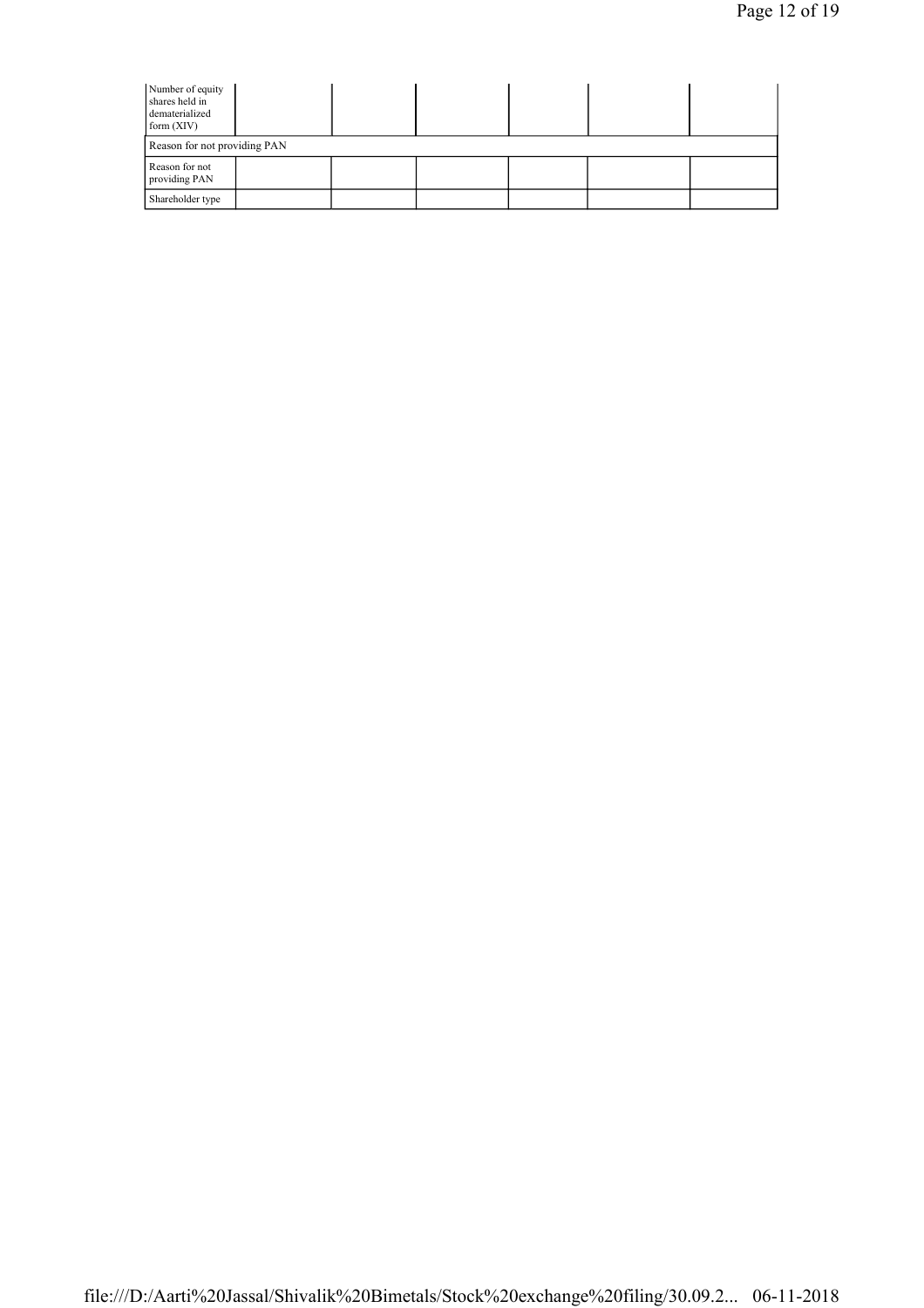| Searial No.                                                                                                                                                                           |                                                               |
|---------------------------------------------------------------------------------------------------------------------------------------------------------------------------------------|---------------------------------------------------------------|
| Category                                                                                                                                                                              | Click here to go back                                         |
| Name of the                                                                                                                                                                           |                                                               |
| Shareholders (I)                                                                                                                                                                      |                                                               |
| PAN(II)                                                                                                                                                                               | Total                                                         |
| No. of the<br>Shareholders (I)                                                                                                                                                        | $\sqrt{6}$                                                    |
| No. of fully paid<br>up equity shares<br>held (IV)                                                                                                                                    | 17810268                                                      |
| No. Of Partly paid-<br>up equity shares<br>held(V)                                                                                                                                    |                                                               |
| No. Of shares<br>underlying<br>Depository<br>Receipts (VI)                                                                                                                            |                                                               |
| Total nos. shares<br>held $(VII) = (IV) +$<br>$(V) + (VI)$                                                                                                                            | 17810268                                                      |
| Shareholding as a<br>% of total no. of<br>shares (calculated<br>as per SCRR,<br>1957) (VIII) As a<br>% of $(A+B+C2)$                                                                  | 46.38                                                         |
|                                                                                                                                                                                       | Number of Voting Rights held in each class of securities (IX) |
| Class eg: $\mathbf X$                                                                                                                                                                 | 17810268                                                      |
| Class eg:y                                                                                                                                                                            |                                                               |
| Total                                                                                                                                                                                 | 17810268                                                      |
| Total as a % of<br><b>Total Voting rights</b>                                                                                                                                         | 46.64                                                         |
| No. Of Shares<br>Underlying<br>Outstanding<br>convertible<br>securities (X)                                                                                                           |                                                               |
| No. of Shares<br>Underlying<br>Outstanding<br>Warrants (Xi)                                                                                                                           |                                                               |
| No. Of Shares<br>Underlying<br>Outstanding<br>convertible<br>securities and No.<br>Of Warrants (Xi)<br>(a)                                                                            |                                                               |
| Shareholding, as a<br>% assuming full<br>conversion of<br>convertible<br>securities (as a<br>percentage of<br>diluted share<br>capital) (XI)= (VII)<br>$+(X)$ As a % of<br>$(A+B+C2)$ | 46.38                                                         |
| Number of Locked in shares (XII)                                                                                                                                                      |                                                               |
| No. (a)                                                                                                                                                                               |                                                               |
| As a % of total<br>Shares held (b)                                                                                                                                                    |                                                               |
|                                                                                                                                                                                       | Number of Shares pledged or otherwise encumbered (XIII)       |
| No. (a)                                                                                                                                                                               |                                                               |
| As a % of total<br>Shares held (b)                                                                                                                                                    |                                                               |
| Number of equity<br>shares held in<br>dematerialized                                                                                                                                  | 17810268                                                      |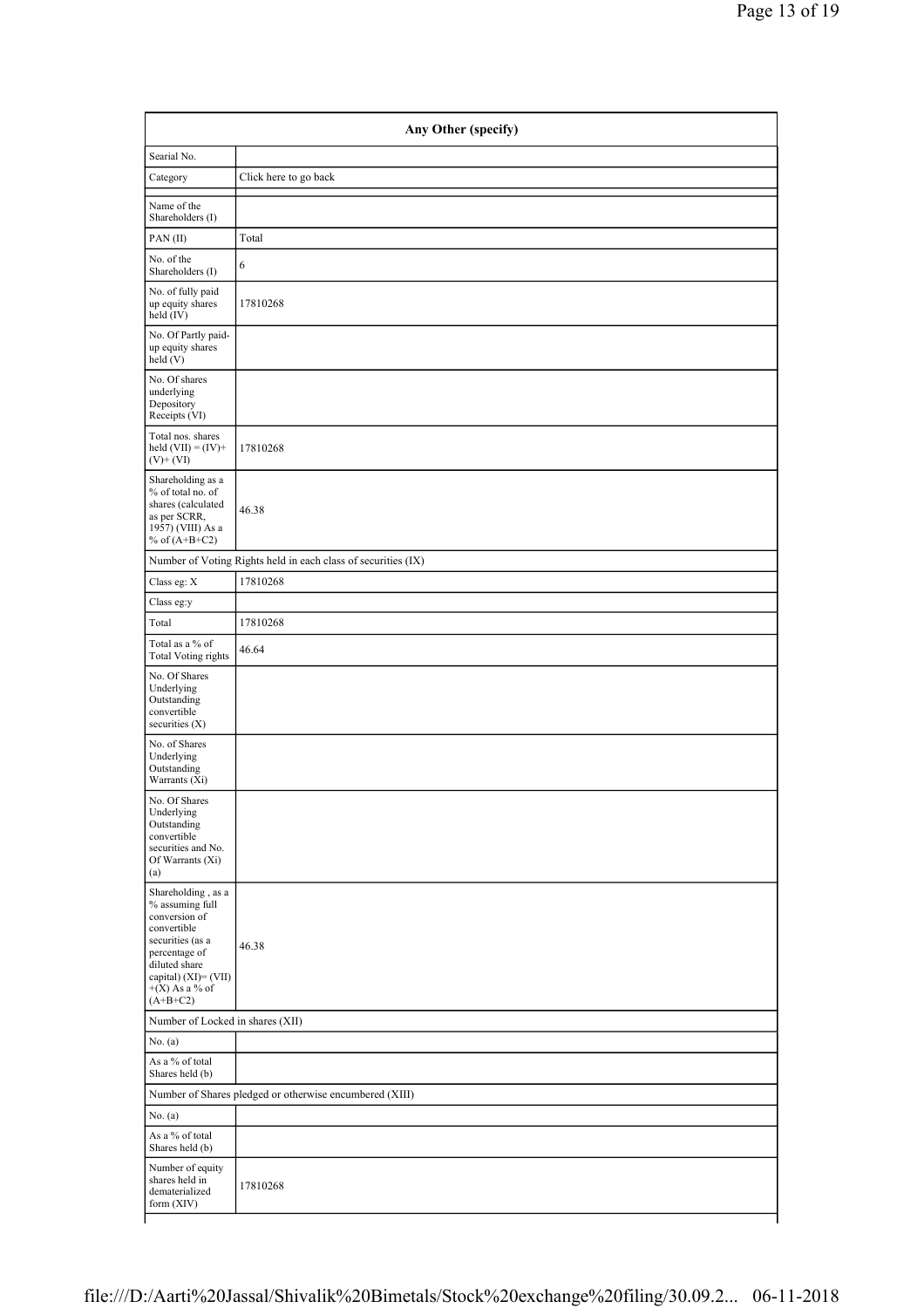| Reason for not providing PAN    |  |  |
|---------------------------------|--|--|
| Reason for not<br>providing PAN |  |  |
| Shareholder type                |  |  |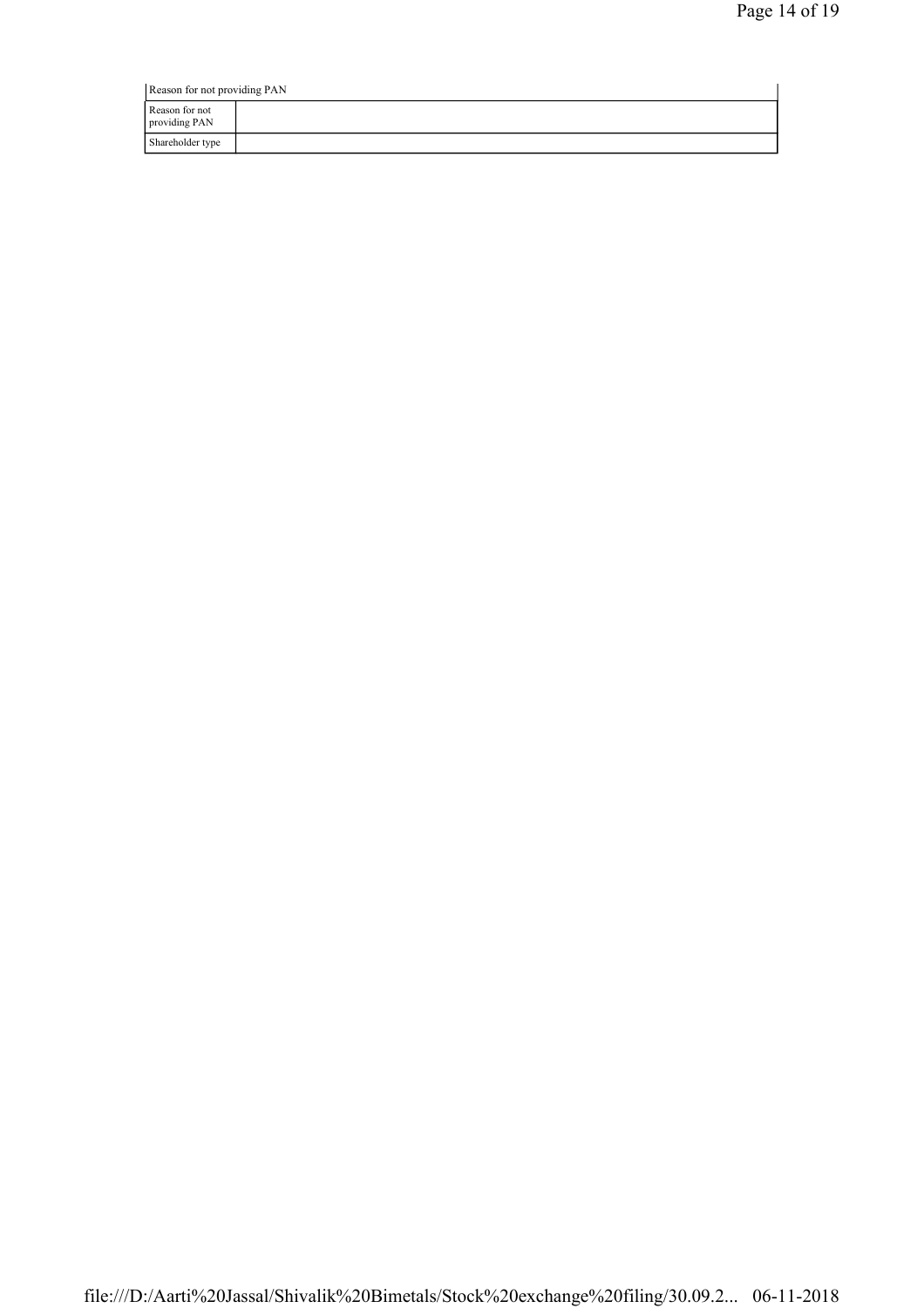| Individuals - ii. Individual shareholders holding nominal share capital in excess of Rs. 2 lakhs.                                                                                     |                                                               |                                                    |                                                                                  |                |                          |  |
|---------------------------------------------------------------------------------------------------------------------------------------------------------------------------------------|---------------------------------------------------------------|----------------------------------------------------|----------------------------------------------------------------------------------|----------------|--------------------------|--|
| Searial No.                                                                                                                                                                           | $\mathbf{1}$                                                  | $\overline{2}$<br>$\overline{3}$                   |                                                                                  | $\overline{4}$ |                          |  |
| Name of the<br>Shareholders (I)                                                                                                                                                       | MAHENDRA<br>CHANDULAL<br><b>DHARU</b>                         | <b>BHAVNA</b><br><b>GOVINDBHAI</b><br><b>DESAI</b> | PREMILABEN<br><b>LINCOLN P</b><br>MAHENDRAKUMAR<br><b>COELHO</b><br><b>DHARU</b> |                | Click here to<br>go back |  |
| PAN(II)                                                                                                                                                                               | AALHS4943P                                                    | ABKPD4860C                                         | ACKPD5757H                                                                       | AEGPC1227D     | Total                    |  |
| No. of fully paid<br>up equity shares<br>held (IV)                                                                                                                                    | 515856                                                        | 487000                                             | 395133                                                                           | 400000         | 1797989                  |  |
| No. Of Partly paid-<br>up equity shares<br>held (V)                                                                                                                                   |                                                               |                                                    |                                                                                  |                |                          |  |
| No. Of shares<br>underlying<br>Depository<br>Receipts (VI)                                                                                                                            |                                                               |                                                    |                                                                                  |                |                          |  |
| Total nos. shares<br>held $(VII) = (IV) +$<br>$(V)$ + $(VI)$                                                                                                                          | 515856                                                        | 487000                                             | 395133                                                                           | 400000         | 1797989                  |  |
| Shareholding as a<br>% of total no. of<br>shares (calculated<br>as per SCRR,<br>1957) (VIII) As a<br>% of $(A+B+C2)$                                                                  | 1.34                                                          | 1.27                                               | 1.03                                                                             | 1.04           | 4.68                     |  |
|                                                                                                                                                                                       | Number of Voting Rights held in each class of securities (IX) |                                                    |                                                                                  |                |                          |  |
| Class eg: X                                                                                                                                                                           | 515856                                                        | 487000                                             | 395133                                                                           | 400000         | 1797989                  |  |
| Class eg:y                                                                                                                                                                            |                                                               |                                                    |                                                                                  |                |                          |  |
| Total                                                                                                                                                                                 | 515856                                                        | 487000                                             | 395133                                                                           | 400000         | 1797989                  |  |
| Total as a % of<br><b>Total Voting rights</b>                                                                                                                                         | 1.35                                                          | 1.28                                               | 1.03                                                                             | 1.05           | 4.71                     |  |
| No. Of Shares<br>Underlying<br>Outstanding<br>convertible<br>securities $(X)$                                                                                                         |                                                               |                                                    |                                                                                  |                |                          |  |
| No. of Shares<br>Underlying<br>Outstanding<br>Warrants (Xi)                                                                                                                           |                                                               |                                                    |                                                                                  |                |                          |  |
| No. Of Shares<br>Underlying<br>Outstanding<br>convertible<br>securities and No.<br>Of Warrants $(X_i)$<br>(a)                                                                         |                                                               |                                                    |                                                                                  |                |                          |  |
| Shareholding, as a<br>% assuming full<br>conversion of<br>convertible<br>securities (as a<br>percentage of<br>diluted share<br>capital) (XI)= (VII)<br>$+(X)$ As a % of<br>$(A+B+C2)$ | 1.34                                                          | 1.27                                               | 1.03                                                                             | 1.04           | 4.68                     |  |
| Number of Locked in shares (XII)                                                                                                                                                      |                                                               |                                                    |                                                                                  |                |                          |  |
| No. (a)                                                                                                                                                                               |                                                               |                                                    |                                                                                  |                |                          |  |
| As a % of total<br>Shares held (b)                                                                                                                                                    |                                                               |                                                    |                                                                                  |                |                          |  |
| Number of equity<br>shares held in<br>dematerialized<br>form (XIV)                                                                                                                    | 515856                                                        | 487000                                             | 395133<br>400000                                                                 |                | 1797989                  |  |
| Reason for not providing PAN                                                                                                                                                          |                                                               |                                                    |                                                                                  |                |                          |  |
| Reason for not<br>providing PAN                                                                                                                                                       |                                                               |                                                    |                                                                                  |                |                          |  |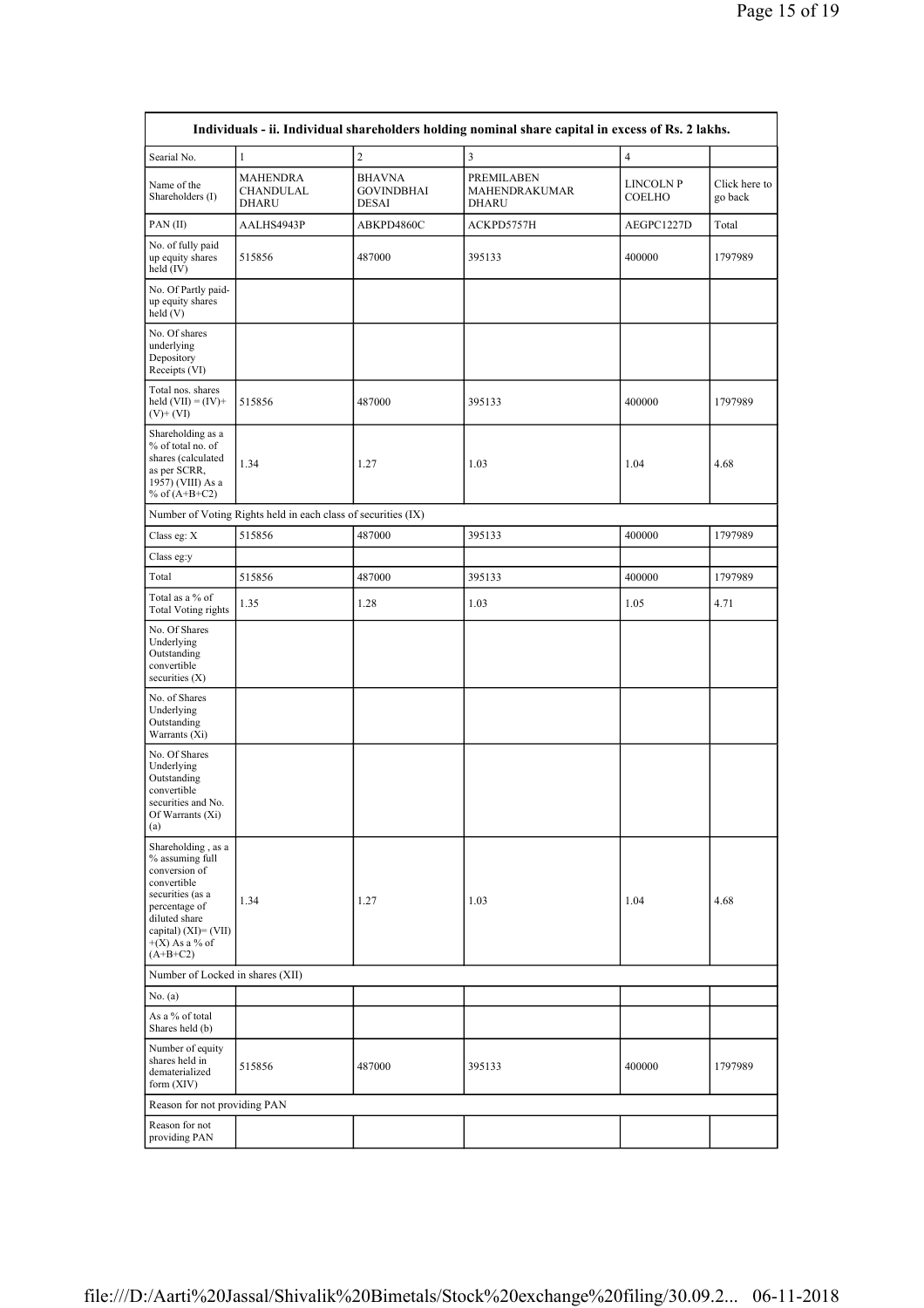| Any Other (specify)                                                                                                                                                                      |                            |                                                               |                     |                |                                            |            |
|------------------------------------------------------------------------------------------------------------------------------------------------------------------------------------------|----------------------------|---------------------------------------------------------------|---------------------|----------------|--------------------------------------------|------------|
| Searial No.                                                                                                                                                                              | $\mathbf{1}$               | $\overline{c}$                                                | 3                   | $\overline{4}$ | 5                                          | 6          |
| Category                                                                                                                                                                                 | <b>Bodies</b><br>Corporate | Non-Resident Indian<br>(NRI)                                  | Clearing<br>Members | Trusts         | Unclaimed or Suspense or Escrow<br>Account | <b>HUF</b> |
| Category / More<br>than 1 percentage                                                                                                                                                     | Category                   | Category                                                      | Category            | Category       | Category                                   | Category   |
| Name of the<br>Shareholders (I)                                                                                                                                                          |                            |                                                               |                     |                |                                            |            |
| PAN(II)                                                                                                                                                                                  |                            |                                                               |                     |                |                                            |            |
| No. of the<br>Shareholders (I)                                                                                                                                                           | 83                         | 119                                                           | 54                  | 1              | 2                                          | 1          |
| No. of fully paid<br>up equity shares<br>held (IV)                                                                                                                                       | 497830                     | 406167                                                        | 152903              | 2000           | 215926                                     | 133000     |
| No. Of Partly paid-<br>up equity shares<br>held (V)                                                                                                                                      |                            |                                                               |                     |                |                                            |            |
| No. Of shares<br>underlying<br>Depository<br>Receipts (VI)                                                                                                                               |                            |                                                               |                     |                |                                            |            |
| Total nos. shares<br>held $(VII) = (IV) +$<br>$(V)$ + $(VI)$                                                                                                                             | 497830                     | 406167                                                        | 152903              | 2000           | 215926                                     | 133000     |
| Shareholding as a<br>% of total no. of<br>shares (calculated<br>as per SCRR,<br>1957) (VIII) As a<br>% of $(A+B+C2)$                                                                     | 1.3                        | 1.06                                                          | 0.4                 | 0.01           | 0.56                                       | 0.35       |
|                                                                                                                                                                                          |                            | Number of Voting Rights held in each class of securities (IX) |                     |                |                                            |            |
| Class eg: X                                                                                                                                                                              | 497830                     | 406167                                                        | 152903              | 2000           | $\boldsymbol{0}$                           | 133000     |
| Class eg:y                                                                                                                                                                               |                            |                                                               |                     |                |                                            |            |
| Total                                                                                                                                                                                    | 497830                     | 406167                                                        | 152903              | 2000           | $\boldsymbol{0}$                           | 133000     |
| Total as a % of<br><b>Total Voting rights</b>                                                                                                                                            | 1.3                        | 1.06                                                          | 0.4                 | 0.01           | $\boldsymbol{0}$                           | 0.35       |
| No. Of Shares<br>Underlying<br>Outstanding<br>convertible<br>securities $(X)$                                                                                                            |                            |                                                               |                     |                |                                            |            |
| No. of Shares<br>Underlying<br>Outstanding<br>Warrants (Xi)                                                                                                                              |                            |                                                               |                     |                |                                            |            |
| No. Of Shares<br>Underlying<br>Outstanding<br>convertible<br>securities and No.<br>Of Warrants (Xi)<br>(a)                                                                               |                            |                                                               |                     |                |                                            |            |
| Shareholding, as a<br>% assuming full<br>conversion of<br>convertible<br>securities (as a<br>percentage of<br>diluted share<br>capital) $(XI) = (VII)$<br>$+(X)$ As a % of<br>$(A+B+C2)$ | 1.3                        | 1.06                                                          | 0.4                 | 0.01           | 0.56                                       | 0.35       |
| Number of Locked in shares (XII)                                                                                                                                                         |                            |                                                               |                     |                |                                            |            |
| No. (a)                                                                                                                                                                                  |                            |                                                               |                     |                |                                            |            |
| As a % of total<br>Shares held (b)                                                                                                                                                       |                            |                                                               |                     |                |                                            |            |
| Number of equity<br>shares held in<br>dematerialized<br>form (XIV)                                                                                                                       | 494829                     | 405167                                                        | 152903              | 2000           | 215926                                     | 133000     |
| Reason for not providing PAN                                                                                                                                                             |                            |                                                               |                     |                |                                            |            |
|                                                                                                                                                                                          |                            |                                                               |                     |                |                                            |            |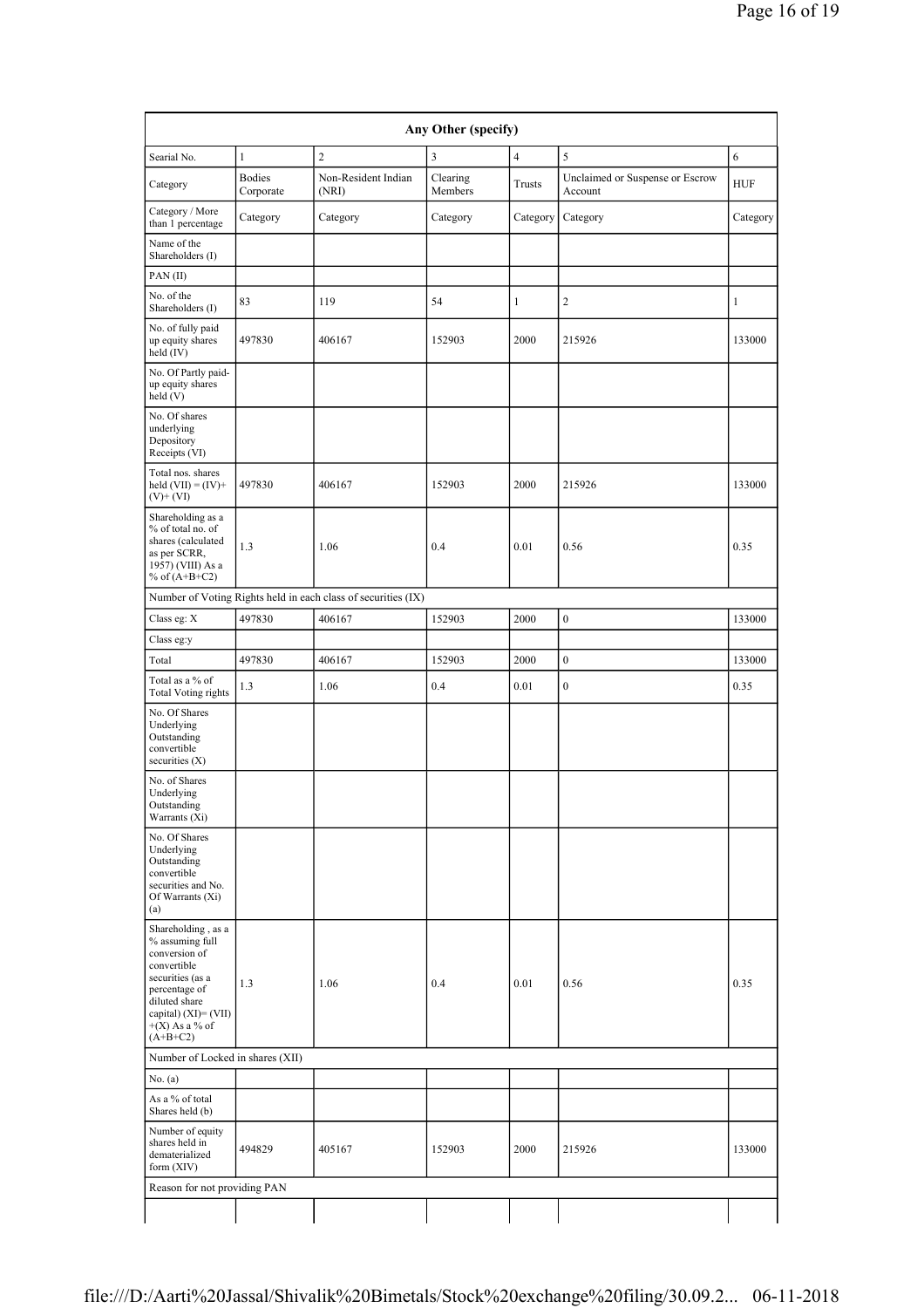| Reaso<br>not<br>νr                                    |  |  |  |
|-------------------------------------------------------|--|--|--|
| <b>DrO</b><br>$\mathbf{v}$<br>ташь<br>$\overline{11}$ |  |  |  |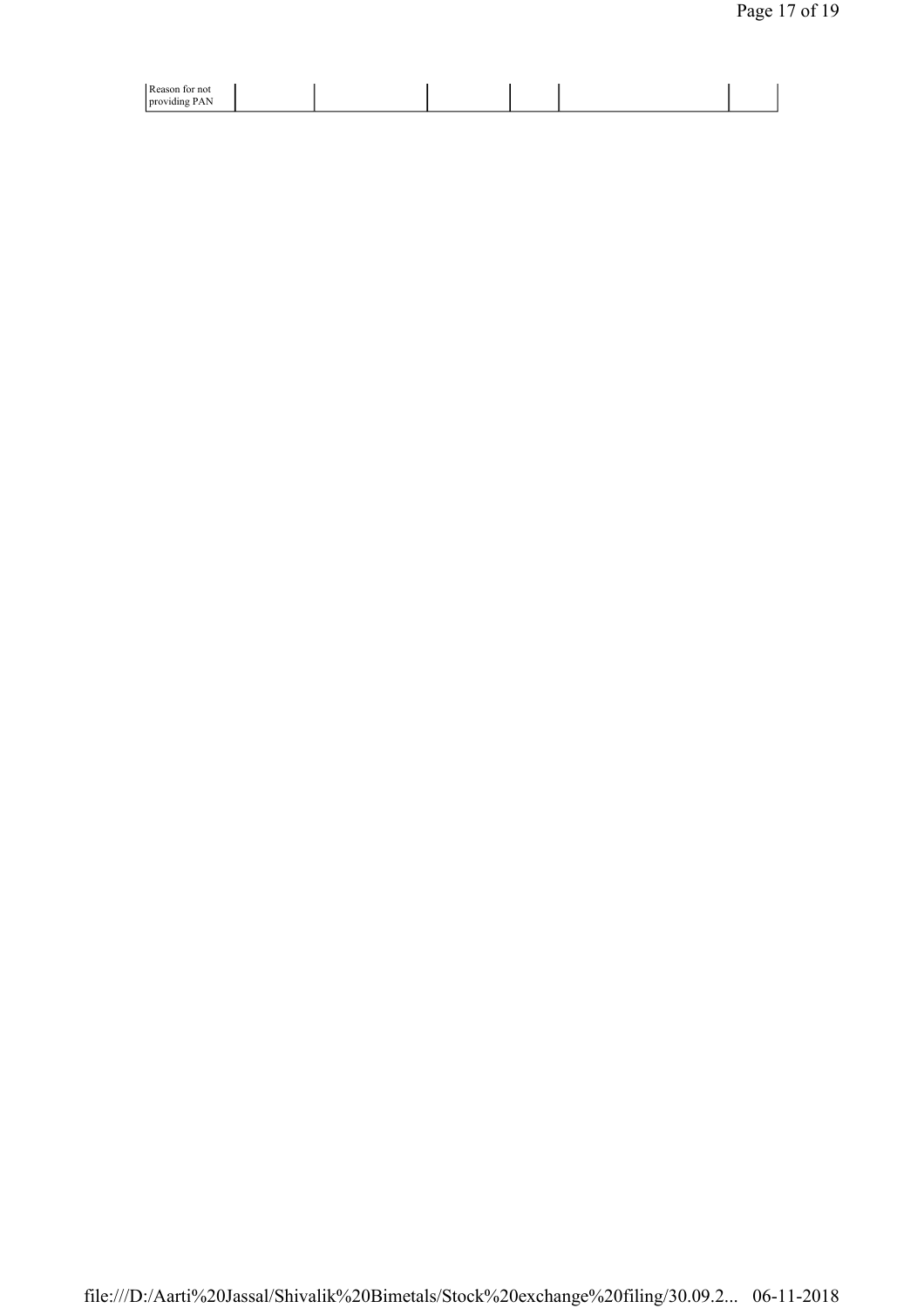| Any Other (specify)                                                                                                                                                                      |                                                               |  |  |  |  |
|------------------------------------------------------------------------------------------------------------------------------------------------------------------------------------------|---------------------------------------------------------------|--|--|--|--|
| Searial No.                                                                                                                                                                              |                                                               |  |  |  |  |
| Category                                                                                                                                                                                 |                                                               |  |  |  |  |
| Category / More<br>than 1 percentage                                                                                                                                                     |                                                               |  |  |  |  |
| Name of the<br>Shareholders (I)                                                                                                                                                          | Click here to go back                                         |  |  |  |  |
| PAN(II)                                                                                                                                                                                  | Total                                                         |  |  |  |  |
| No. of the<br>Shareholders (I)                                                                                                                                                           | 260                                                           |  |  |  |  |
| No. of fully paid<br>up equity shares<br>held (IV)                                                                                                                                       | 1407826                                                       |  |  |  |  |
| No. Of Partly paid-<br>up equity shares<br>held(V)                                                                                                                                       |                                                               |  |  |  |  |
| No. Of shares<br>underlying<br>Depository<br>Receipts (VI)                                                                                                                               |                                                               |  |  |  |  |
| Total nos. shares<br>held $(VII) = (IV) +$<br>$(V)+(VI)$                                                                                                                                 | 1407826                                                       |  |  |  |  |
| Shareholding as a<br>% of total no. of<br>shares (calculated<br>as per SCRR,<br>1957) (VIII) As a<br>% of $(A+B+C2)$                                                                     | 3.68                                                          |  |  |  |  |
|                                                                                                                                                                                          | Number of Voting Rights held in each class of securities (IX) |  |  |  |  |
| Class eg: $\mathbf X$                                                                                                                                                                    | 1191900                                                       |  |  |  |  |
| Class eg:y                                                                                                                                                                               |                                                               |  |  |  |  |
| Total                                                                                                                                                                                    | 1191900                                                       |  |  |  |  |
| Total as a % of<br><b>Total Voting rights</b>                                                                                                                                            | 3.12                                                          |  |  |  |  |
| No. Of Shares<br>Underlying<br>Outstanding<br>convertible<br>securities $(X)$                                                                                                            |                                                               |  |  |  |  |
| No. of Shares<br>Underlying<br>Outstanding<br>Warrants (Xi)                                                                                                                              |                                                               |  |  |  |  |
| No. Of Shares<br>Underlying<br>Outstanding<br>convertible<br>securities and No.<br>Of Warrants (Xi)<br>(a)                                                                               |                                                               |  |  |  |  |
| Shareholding, as a<br>% assuming full<br>conversion of<br>convertible<br>securities (as a<br>percentage of<br>diluted share<br>capital) $(XI) = (VII)$<br>$+(X)$ As a % of<br>$(A+B+C2)$ | 3.68                                                          |  |  |  |  |
| Number of Locked in shares (XII)                                                                                                                                                         |                                                               |  |  |  |  |
| No. (a)                                                                                                                                                                                  |                                                               |  |  |  |  |
| As a % of total<br>Shares held (b)                                                                                                                                                       |                                                               |  |  |  |  |
| Number of equity<br>shares held in<br>dematerialized<br>form $(XIV)$                                                                                                                     | 1403825                                                       |  |  |  |  |
| Reason for not providing PAN                                                                                                                                                             |                                                               |  |  |  |  |
| Reason for not<br>providing PAN                                                                                                                                                          |                                                               |  |  |  |  |